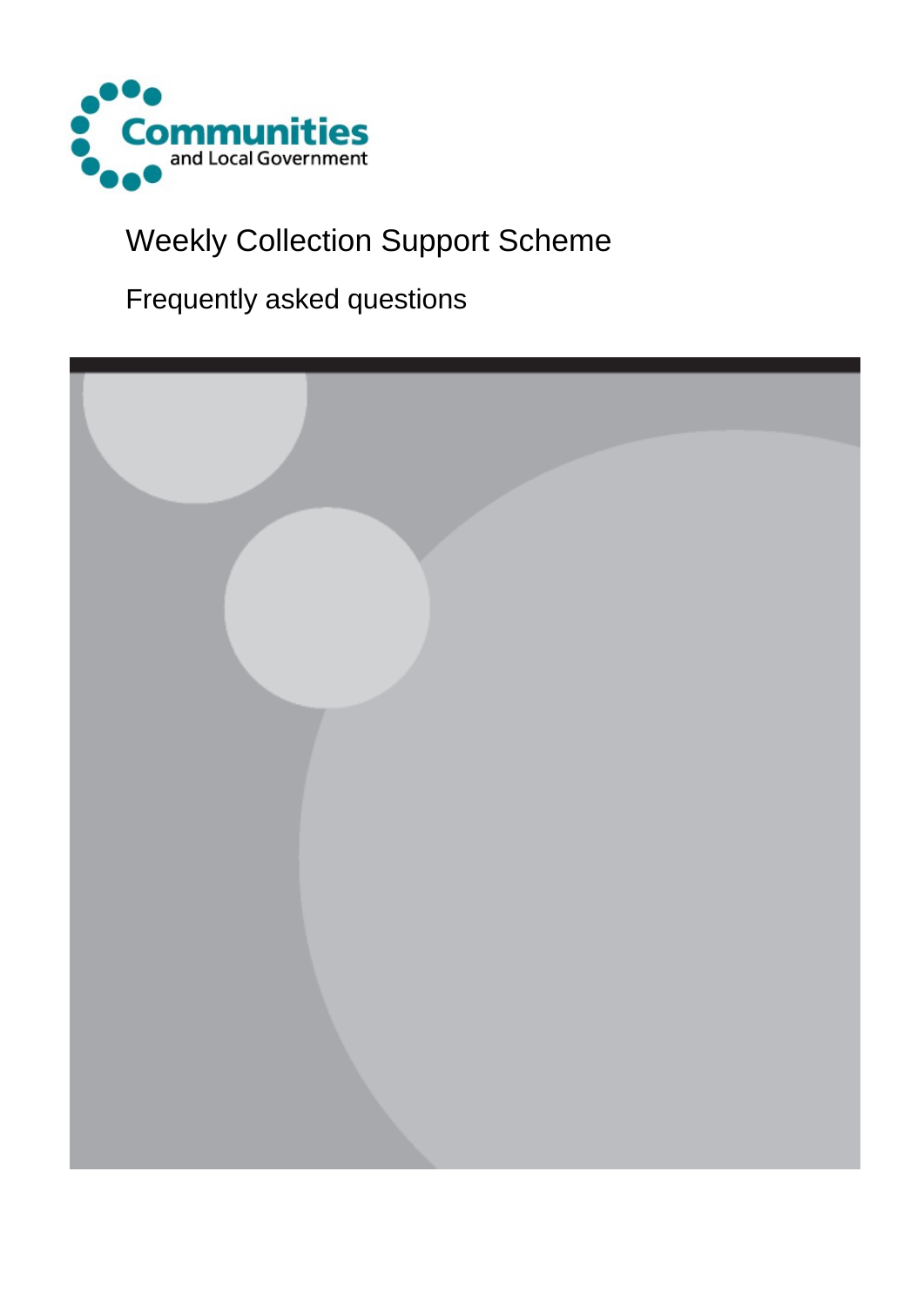

# Weekly Collection Support Scheme

Frequently asked questions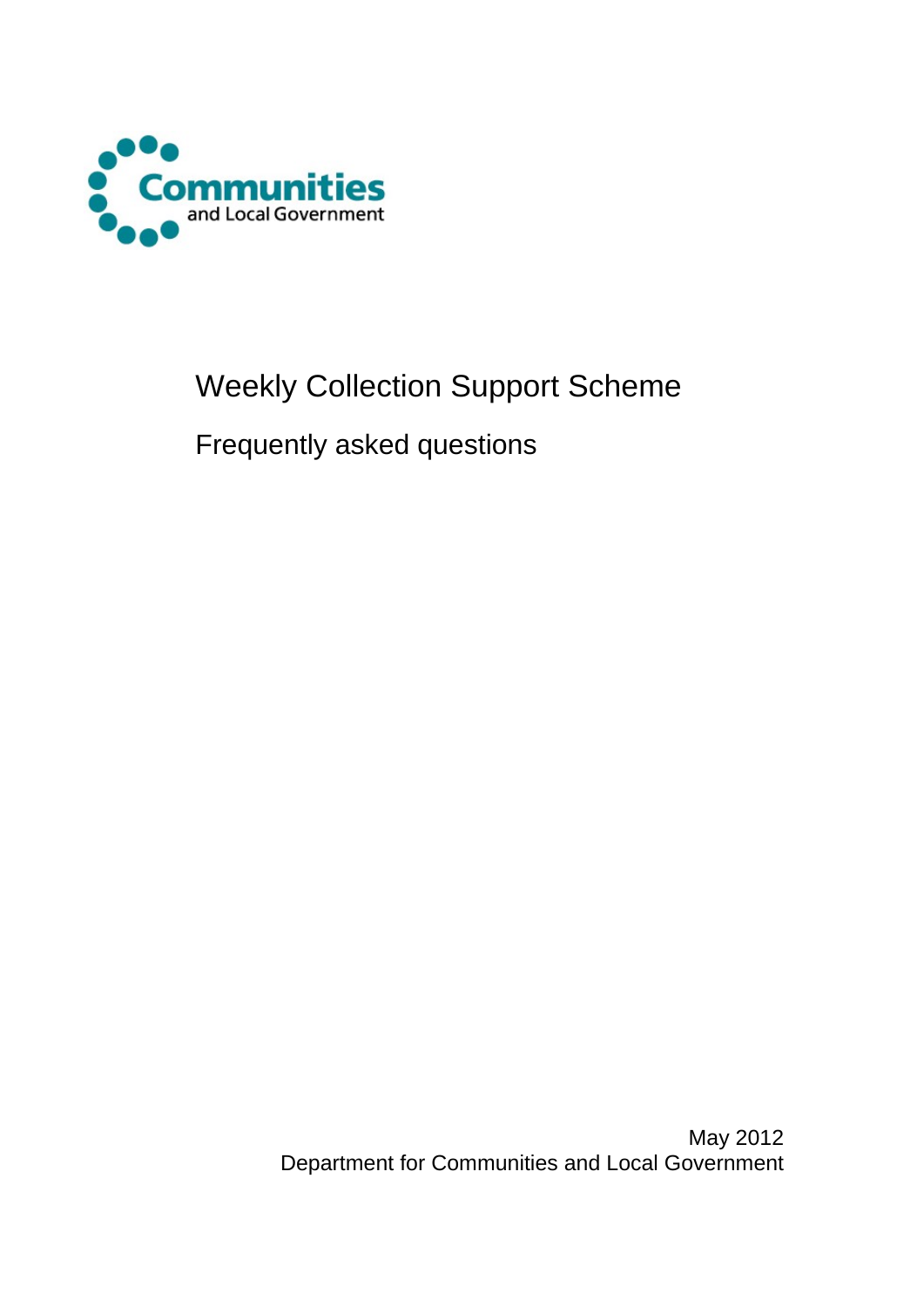*© Crown copyright, 2012* 

*Copyright in the typographical arrangement rests with the Crown.*

You may re-use this information (not including logos) free of charge in any format or medium, under the terms of the Open Government Licence. To view this licence, visit <http://www.nationalarchives.gov.uk/doc/open-government-licence/> or write to the Information Policy Team, The National Archives, Kew, London TW9 4DU, or e-mail: [psi@nationalarchives.gsi.gov.uk.](mailto:psi@nationalarchives.gsi.gov.uk)

This document/publication is also available on our website at www.communities.gov.uk

Any enquiries regarding this document/publication should be sent to us at:

Department for Communities and Local Government Eland House Bressenden Place London SW1E 5DU Telephone: 030 3444 0000

May, 2012

ISBN: 978-1-4098-3463-2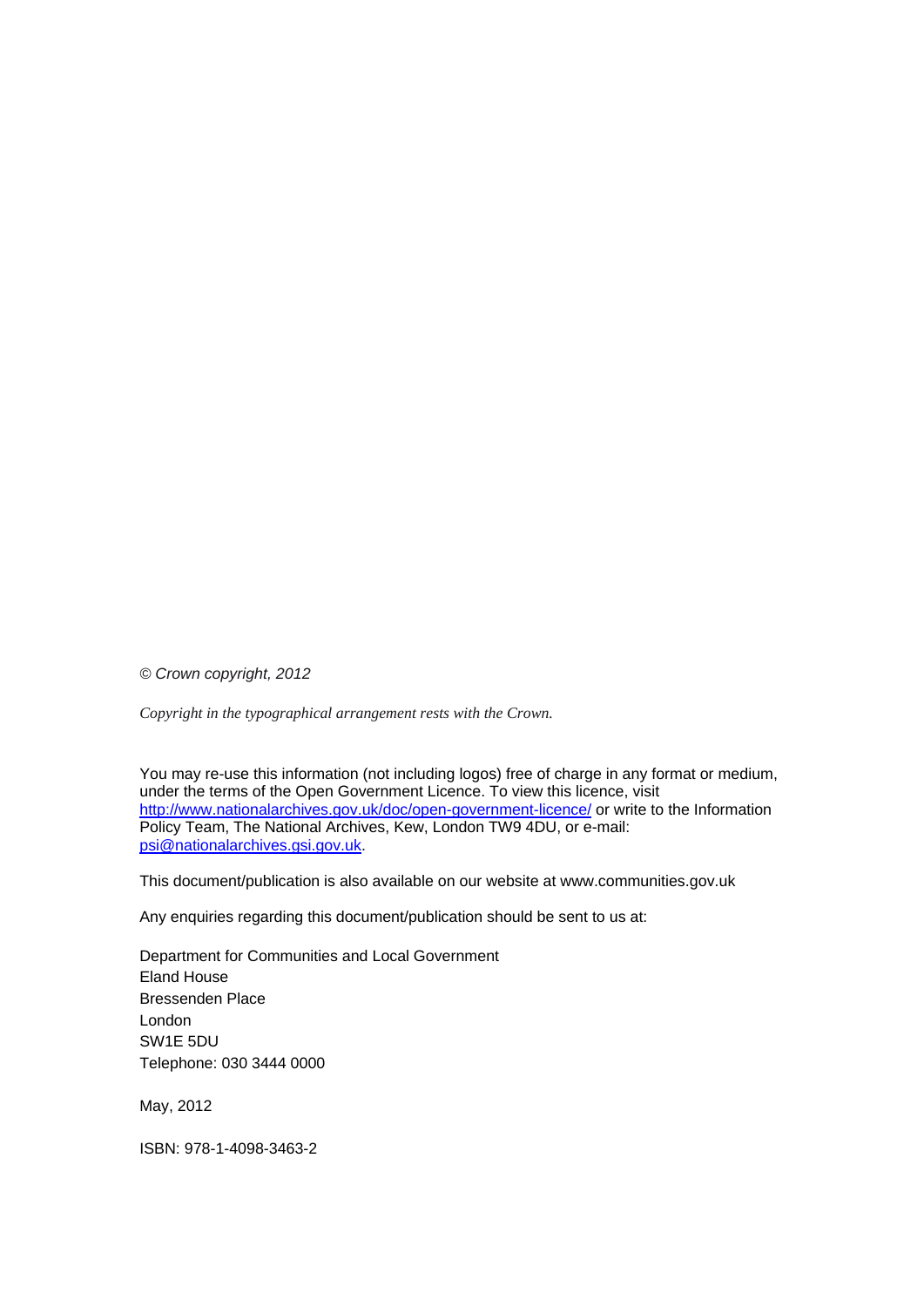# **Introduction**

This FAQ document has been compiled to help local authorities that are interested in bidding for funding as part of the Weekly Collection Support Scheme. It responds to issues raised during the expression of interest process and at the recent LGA led workshops and provides technical advice on completing the bidding form. It covers the following key sections:

# **Contents**

| General                          | 1              |
|----------------------------------|----------------|
| Eligibility                      | $\overline{2}$ |
| Finance                          | 5              |
| Administration of funding        | 6              |
| Feasibility                      | $\overline{7}$ |
| Submitting a bid                 | 8              |
| Assessing bids                   | 10             |
| Additionality                    | 11             |
| Commitment to weekly collections | 12             |
| Cost effectiveness               | 14             |
| Carbon tool                      | 16             |
| Innovation                       | 20             |
| Feasibility                      | 20             |
| <b>Further information</b>       | 20             |
| Additional information           | 21             |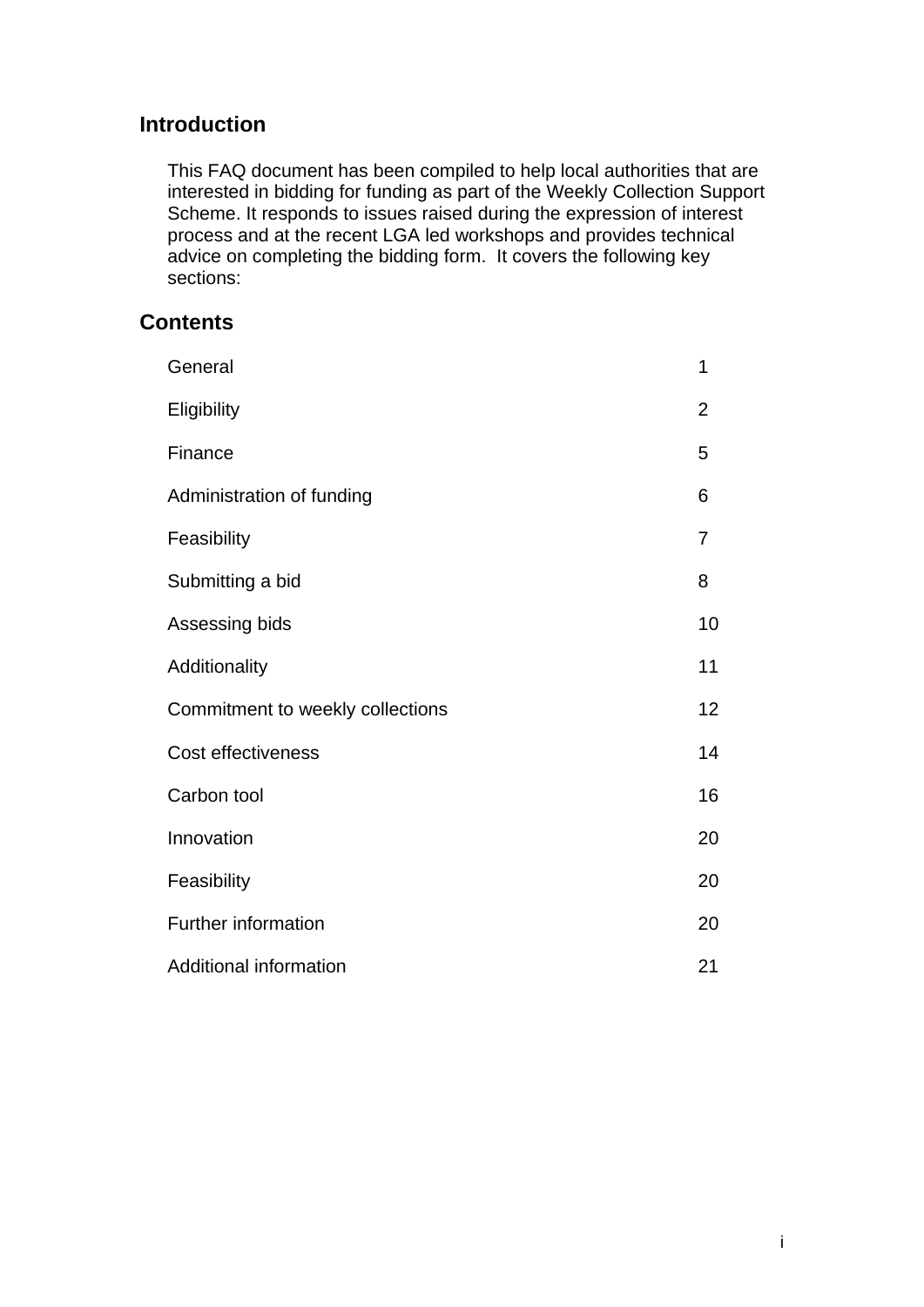# **General**

# **1. What are the objectives of the Weekly Collection Support Scheme?**

The Weekly Collection Support Scheme is a challenge fund designed to support local authorities to introduce, retain or reinstate a weekly collection of residual waste and/or recycling (for example food waste).

Examples of the type of projects the Scheme might support include; recycling schemes that divert more waste from landfill; reward schemes for householders that recycle more; equipment to increase collection capacity; investment in technologies like Mechanical Biological Treatment facilities, Materials Recovery Facilities, Composting or Anaerobic Digestion; and awareness raising campaigns.

# **2. What are the criteria of the Weekly Collection Support Scheme?**

Through this challenge fund approach, innovative bids will be invited from local authorities that:

- Guarantee to introduce, retain or reinstate weekly collections of residual waste for five years; and
- Provide environmental benefits or improvements on current environmental performance; and
- Demonstrate value for money.

In addition, and in recognition that some councils are locked into long term contractual arrangements tying them to fortnightly collections, the Scheme will also accept bids from councils with a fortnightly refuse collection that do not currently offer a weekly food waste collection. The addition of a weekly food waste collection for five years in this circumstance is considered to offer an increase in the service offered to householders.

Key to any bid under this Scheme is that a project can demonstrate additionality against these criteria.

# **3. What projects will be eligible for funding under the Weekly Collection Support Scheme?**

Projects that meet the objectives and criteria of the Weekly Collection Support Scheme are eligible for funding. As a challenge fund, bids will be assessed as to how well they score against the criteria and how they compare relative to other bids.

# **4. What is Weekly Collection Support Scheme funding timescale?**

The Weekly Collection Support Scheme is a three year fund from 2012/13 to 2014/15. The spend profile is up to £250m over three years: £50m in year one, and £100m in each of years two and three. Outline and final bids should clearly profile requested funding, which could be either in a single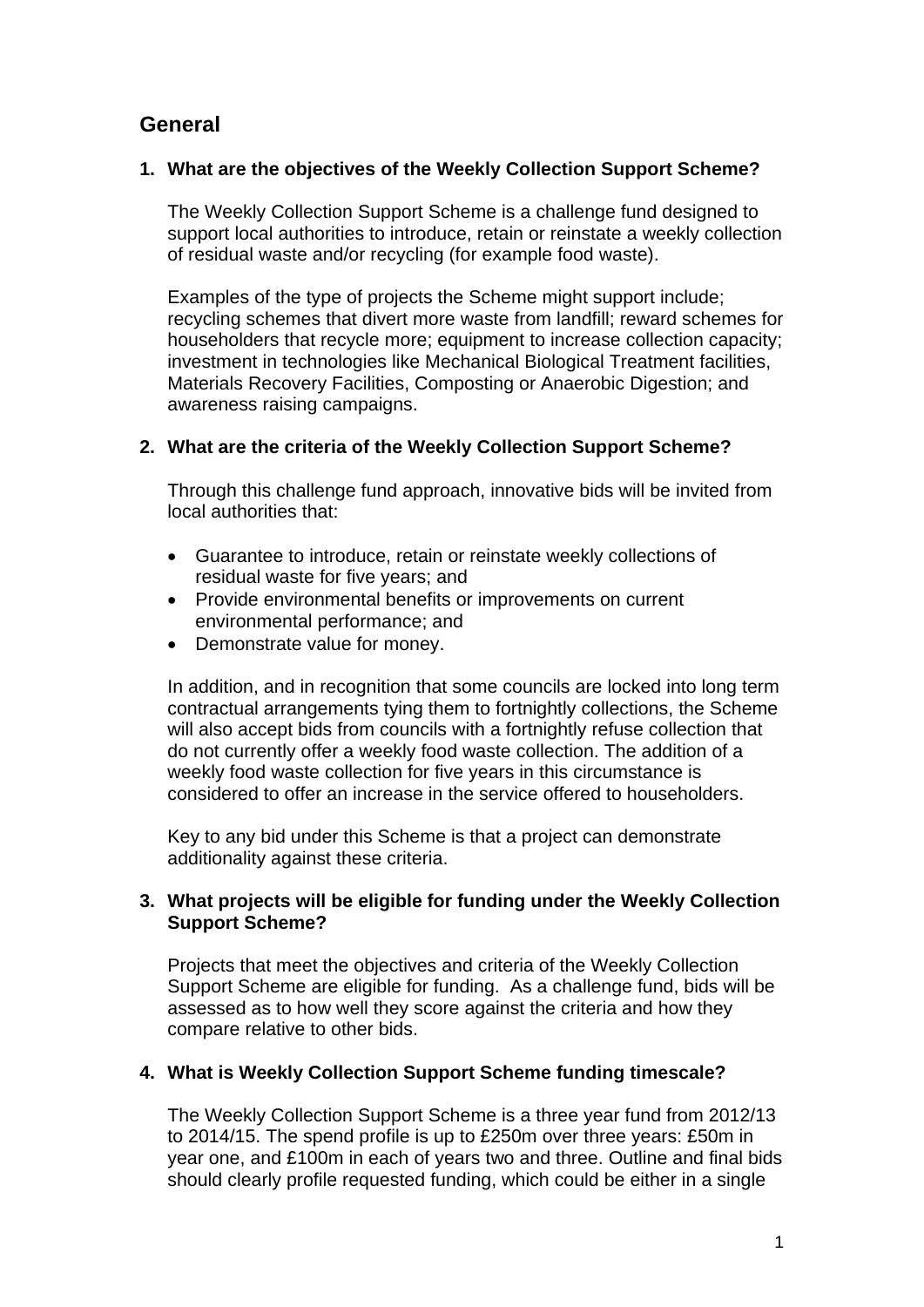year sum or spread over the one, two and/or three years of the Scheme. Local authorities should provide a profile of expenditure as part of their bid. Where possible the Department will try to accommodate the funding profile requested by successful bidders, but the budget is limited to a fixed amount in each year so until all bids have been assessed no guarantees can be made that a specific profile can definitely be met. In order to maximise the positive impact of the fund, the revised outline bid form asks local authorities about whether or not they can be flexible about the year in which they receive funding.

# **5. What is the timetable for the bidding process?**

- Expressions of interest were requested by 16 March 2012.
- Outline bids should be submitted by 11 May 2012.
- Feedback to local authorities on outline bids by 22 June 2012.
- Final bids should be submitted by 17 August 2012.
- The Secretary of State for Communities and Local Government will announce successful bids in October 2012.

# **6. Why is the funding for three years but the commitment for five years?**

This scheme is designed to invest in better weekly collections. Making a five year commitment to weekly waste collections, demonstrates that local authorities are committed to putting customer service and residents' needs first when configuring local waste services. Helpfully, it also enables councils to profile over the medium term the positive impact this funding can have in terms of delivering better cost-effectiveness and environmental outcomes.

# **Eligibility**

# **7. Who can bid?**

Any local authority in England can lead a bid – whether they are a collection or disposal authority. We also encourage joint bids from groups of local authorities or consortiums (including businesses/third parties). For grant allocation purposes however the lead bidder in all instances must be an English local authority<sup>[1](#page-5-0)</sup>.

# **8. Will bids from local authorities with contracted out waste services be treated differently from those that operate in house waste collection services?**

No.

1

<span id="page-5-0"></span> $<sup>1</sup>$  Please note: This Scheme is limited to English local authorities, and the fund will not support</sup> bids from the rest of the United Kingdom.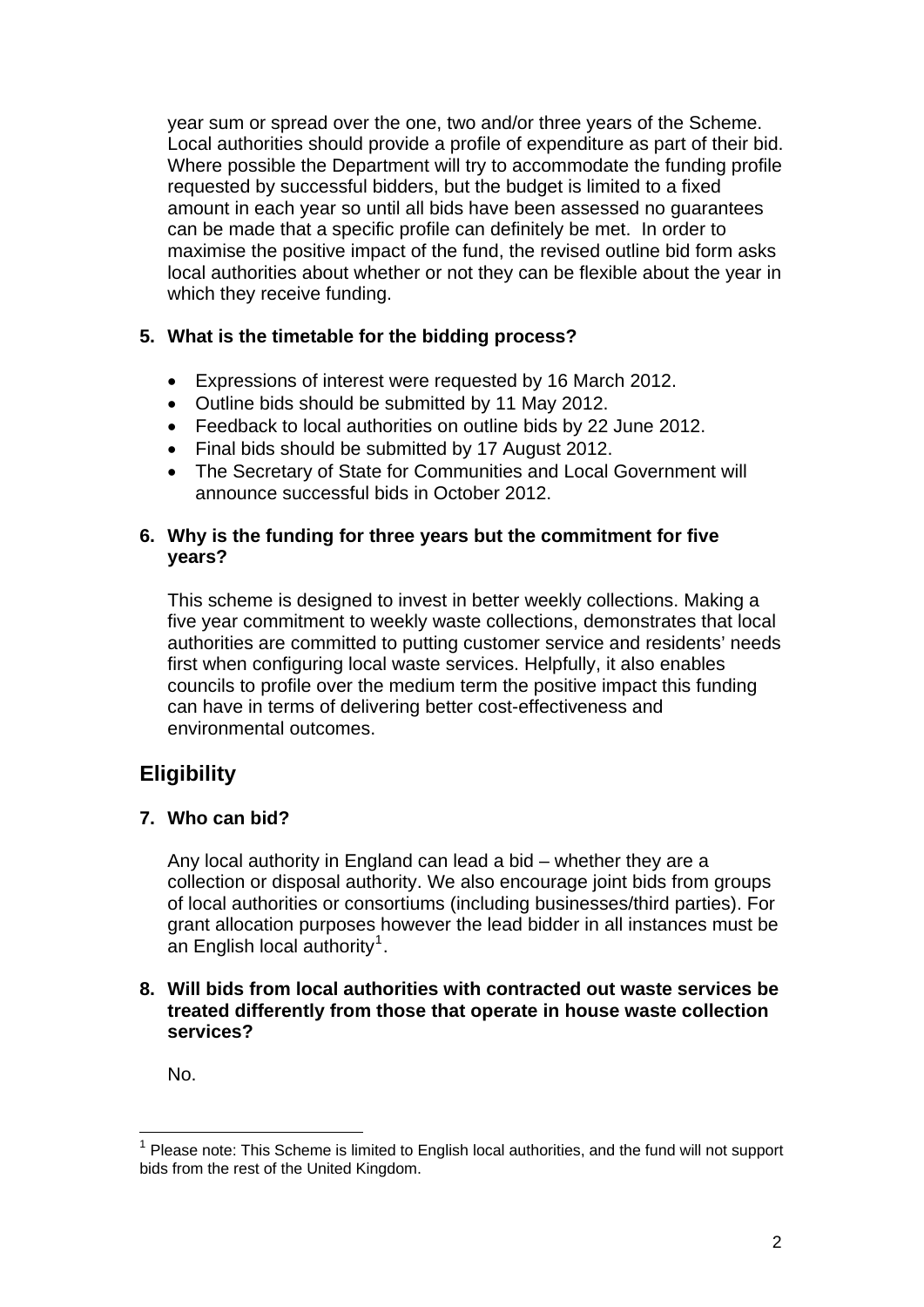### **9. Does the bid have to cover the local authority area as a whole or can it apply to a particular part of the area?**

A local authority can submit a bid to improve weekly waste collection in the entirety of their locality, or a bid to improve a particular part of it (for example improving weekly collection and recycling facilities for flats in an inner city area of the local authority). Bids should make very clear the coverage of the project for which they want funding (i.e. the number of households). There is no minimum number of residents that must benefit from the bid. However, the scoring system will take this into account. This is why we ask for information about the percentage and total number of households in the bid form.

Similarly, where there is a joint bid with a disposal authority, for scoring purposes, the number of households benefiting from the funding will only include those in participating districts that have a weekly collection (within the terms of this Scheme).

# **10. Can a local authority bid for funding for communal waste collection facilities?**

For many flatted properties it would be artificial to try to distinguish between individual household collections and communal facilities. Whether proposals that involve communal bins (or bring sites for recyclables) are within the scope of the scheme will be a question of fact and degree. However, local authorities will need to explain the link and benefits to residents of communal or bring sites that are over and above what is practicable at the household level.

# **11. How much will each area be able to bid for?**

There is no minimum or maximum amount for which a local authority can bid for through the Weekly Collection Support Scheme fund. It is possible to bid for up to 100% of the costs of a project. There are no extra points for bidding for less than is needed to successfully run a project (and nor do we want to create pressure on other budgets). If the Technical Advisory Group considers that costs are unreasonable relative to industry standards at outline bid stage, this will be fed that back to local authorities and they will have the opportunity to review their costs before submitting a final bid.

#### **12. Is there a limit to the number of bids a local authority can make?**

No. Councils can make as many applications, for as many projects, as they like either individually or as part of a group/consortium. Authorities need to make a choice between submitting a number of individual bids or one overall bid, but they should not submit both an overall bid and individual bids where these are covering the same project. Under that scenario, the WCSS Team will only assess the summary bid. The Weekly Collection Support Scheme is a challenge fund and all bids are in competition with one another. We recommend focussing effort on bids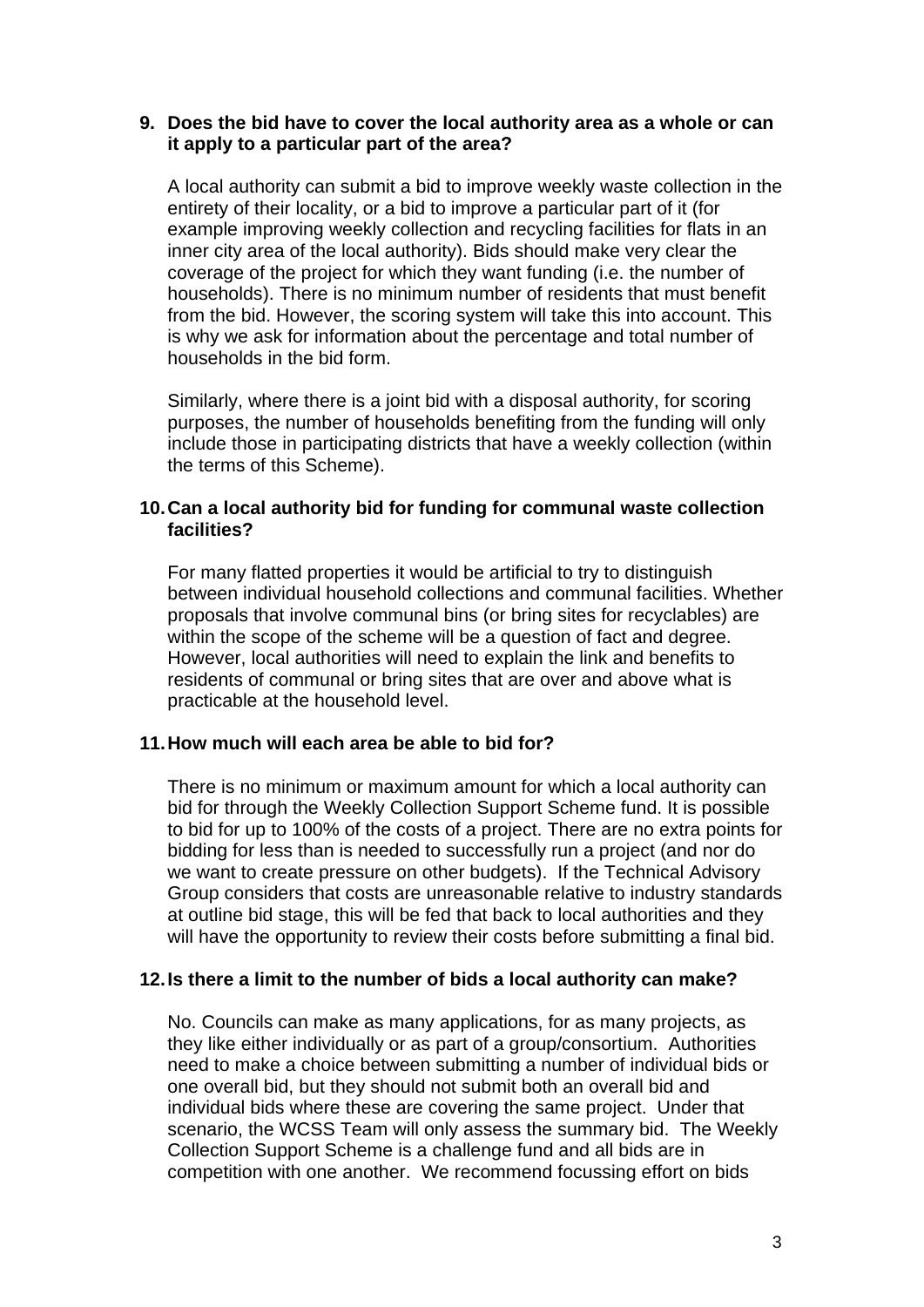that fully meet the fund objectives and criteria and on quality rather than quantity. In addition, bidders should consider the impact of the state aid de minimis threshold in relation to an accumulation of all their bids. Where an authority submits individual bids, they need to ensure that they don't duplicate elements of another bid, e.g. claiming the same benefits twice, as that would impact on how those bids score. All bids will be assessed independently, based on their own merits.

# **13. Can a local authority bid to reduce the number of recycling containers used by residents?**

A local authority can bid to reduce the number of containers used by residents for their waste and recycling collections if a local authority can demonstrate that this change will enable them to fulfil the criteria of the Scheme.

# **14. If a local authority has received or is continuing to receive PFI credits for their waste collection and/or disposal services, can they still apply under the fund?**

Yes. Bids should however identify what linkages, if any, there are with other Government funding for related waste and recycling services or infrastructure and the Council's Waste Management Strategy (where one is in place).

# **15. Can waste partnerships (of more than one local authority) bid for funding from the Weekly Collection Support Scheme?**

Yes, we especially welcome partnership bids between local authorities where this can improve efficiency and lead to greater financial savings. However, in all partnership bids one local authority should nominate themselves as the lead bidder and accountable body.

#### **16. Can public-private consortiums make a joint bid?**

Yes, we are encouraging joint bids between local authorities and the private sector where this streamlines waste services and enables better value for money. However, the local authority must be the lead bidder as funding will be administered through the local authority and must relate to expenditure of that authority.

## **17. We have started on our project but have seen that Weekly Collection Support Scheme funding might have been available, can we apply retrospectively?**

Funding cannot be provided retrospectively, however, funding can be provided to continue a project where it can be demonstrated that it would otherwise be abandoned due to a lack of funding.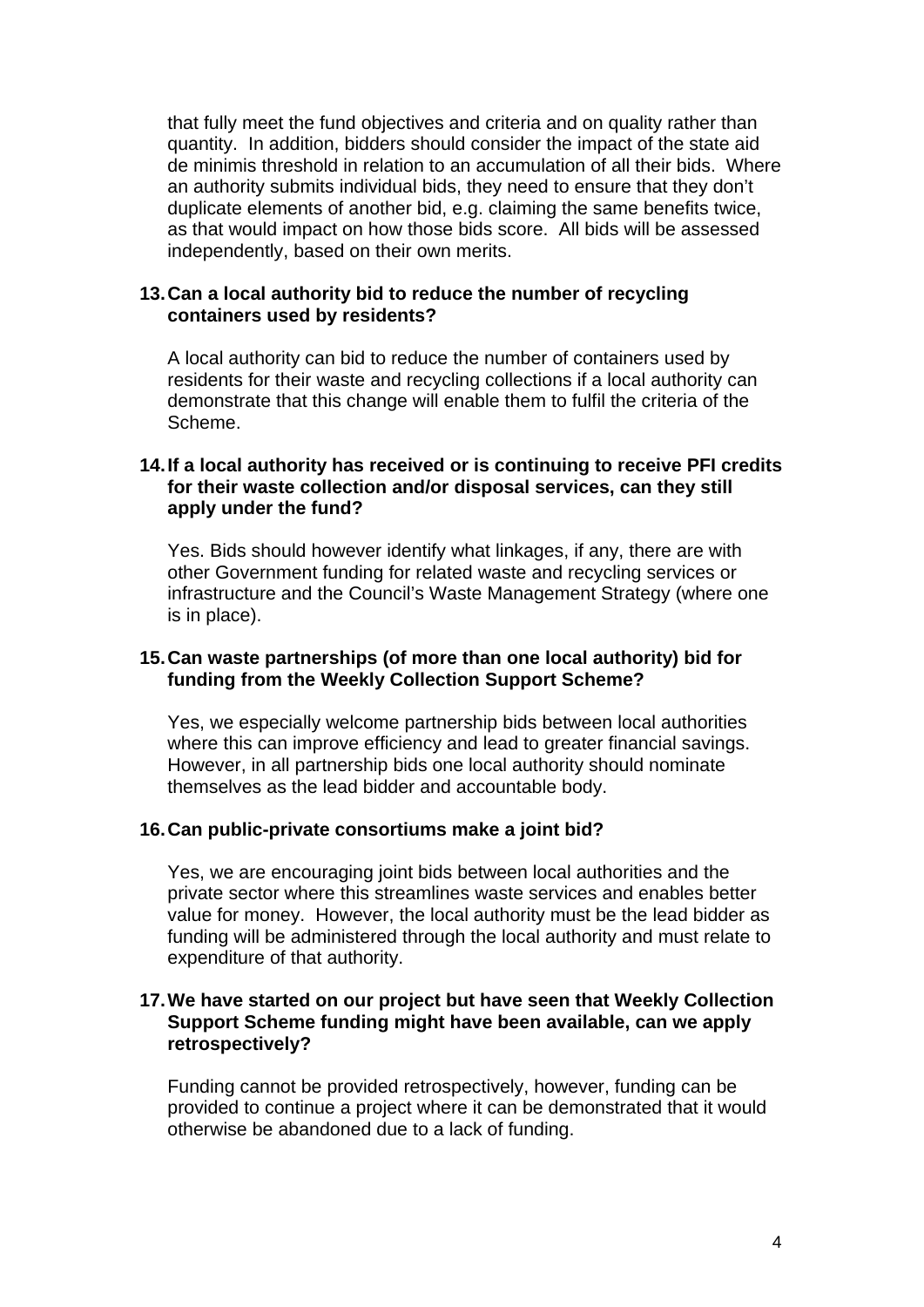# **18. Can bids seek funding to accelerate projects?**

Bids for funding to accelerate the implementation of a project are possible but the benefits will only be assessed as those occurring in the period between delivery and when the project would in any case have gone ahead. All projects must meet the objectives and criteria of the fund.

# **Finance**

## **19. Can local authorities bid for revenue or capital funding?**

Local authorities will receive revenue funding, however subject to the usual public finance rules, this can be used to support revenue or capital expenditure. There is no preference towards either revenue or capital bids.

# **20. How do Public Sector Procurement rules apply to projects funded by the Weekly Collection Support Scheme?**

We will be asking bidding authorities to set out how they intend to procure goods and services and assurances that UK and European procurement rules have been adhered to.

## **21. Whose responsibility is it to ensure that a bid meets due diligence requirements?**

It is the responsibility of the Section 151 Officer (usually the Chief Executive) in the local authority to sign off and confirm that the bid meets due diligence requirements. The cost of this should be borne by the bidder. We are seeking S151 Officer sign off at both outline bid and final bid stage.

Where a local authority has an election in May 2012 it is fine for the outline bid not to have such sign off, however it is a requirement for all local authorities at final bid stage. S151 Officer sign off can come in the form of an electronic signature, by the bid being submitted from the S151 Officer's email account, or by inclusion of an e-mail from the S151 Officer's e-mail alongside the bid confirming their sign off.

#### **22. Does the local authority have to monitor the delivery and outcomes of waste services provided by funding from the Weekly Collection Support Scheme? Does it have to complete an impact assessment?**

We will not be asking for any specific monitoring of the delivery of waste services. We expect local authorities to be accountable to their residents and a local authority that secures funding from the Weekly Collection Support Scheme will need to make a public commitment to provide weekly waste collections for five years.

Councils already complete Waste Data Flow, and we would expect that councils in receipt of funding would continue to publish this information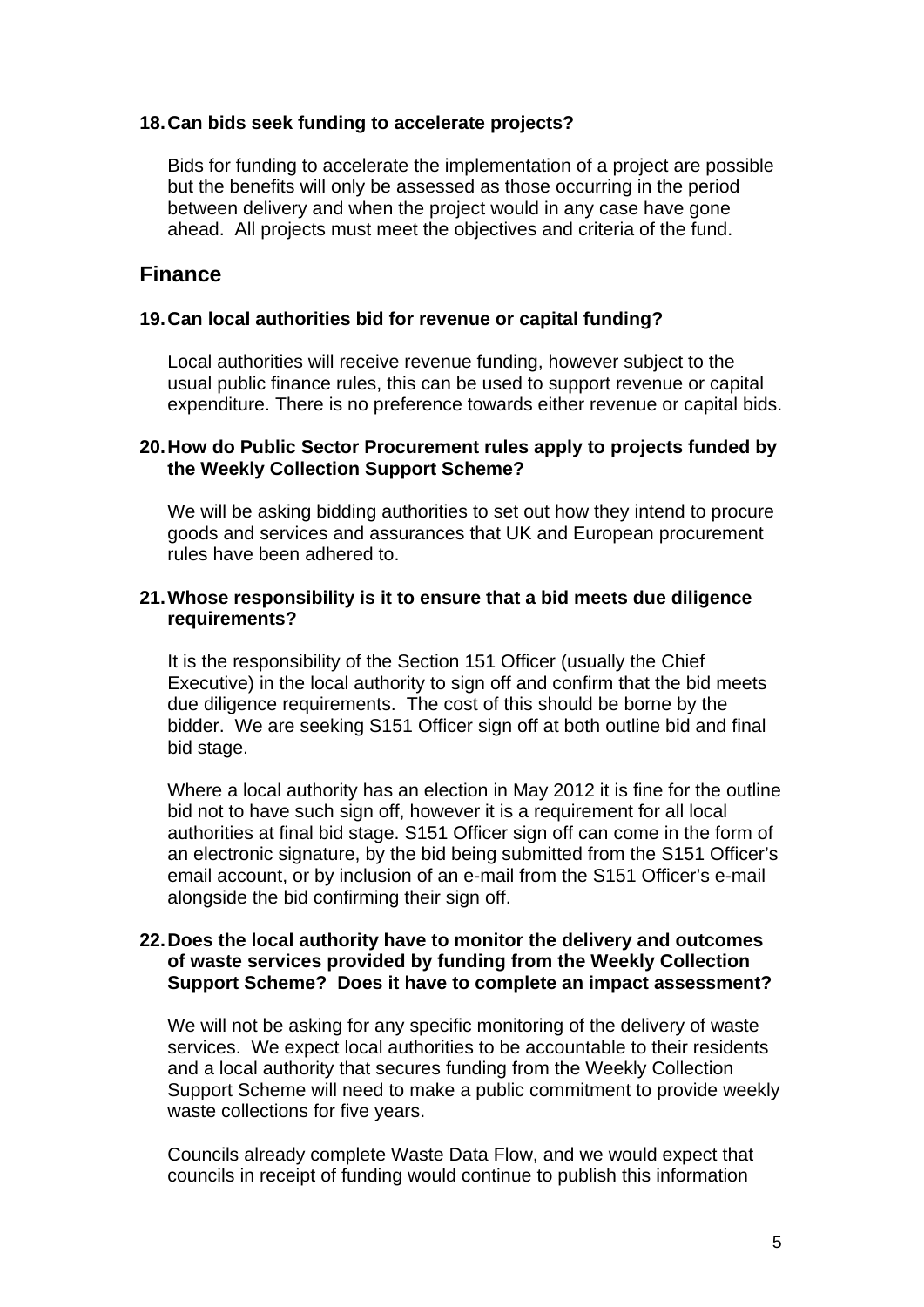and use this to aid any in-house monitoring required to ensure their service is meeting the needs of their residents. An impact assessment is not a requirement on the bidding form and we do not want councils to submit one as part of their bid.

# **23. Will there be a reserve list or a second round?**

We will be looking to announce successful bids in the autumn. We have not ruled out the possibility of a second round, but it is unlikely.

# **24. When will the funding be made available?**

The money for projects receiving funding within year one will be made available within two months of the announcement of successful bids. Funding allocations for future years will depend on the needs of local authorities, and exact payment dates will be agreed between them and central Government on an individual basis.

# **Administration of funding**

# **25. How will funding be administered and will it be ring-fenced?**

Payments will be in the form of a Section 31 grant payment which is not ring-fenced. This kind of grant payment allows local authorities greater flexibility in how they go about providing services to their residents. DCLG will not clawback funding awarded under this Scheme in-year. However, in order to minimise risk, funding will only be paid one year at a time.

The profile of payments and whether funds are paid in advance or arrears (within the financial year) will be agreed once successful bids have been identified. In a few cases, where appropriate, e.g. for some larger projects still requiring planning permission, DCLG will set out a staged payment process linked to milestones and payment made following an authority meeting those milestones (e.g. securing planning permission). The Section 151 Officer in the lead bidding authority will be personally accountable for ensuring that funding is spent responsibly.

# **26. Is there financial flexibility in the spend profile of the funding?**

One of the questions in the outline bid form asks local authorities to identify whether there is flexibility in their bid in terms of the year when they receive the funding. Some local authorities will be unable to offer flexibility in terms of their proposed spend, but the form provides space for those councils that are able to work flexibly to provide quality waste collection services to make this known. In terms of the flexibility of the Weekly Collection Support Scheme spend profile of £50m in year one and £100m in each of years two and three, these is no room for this to be rolled over into subsequent years.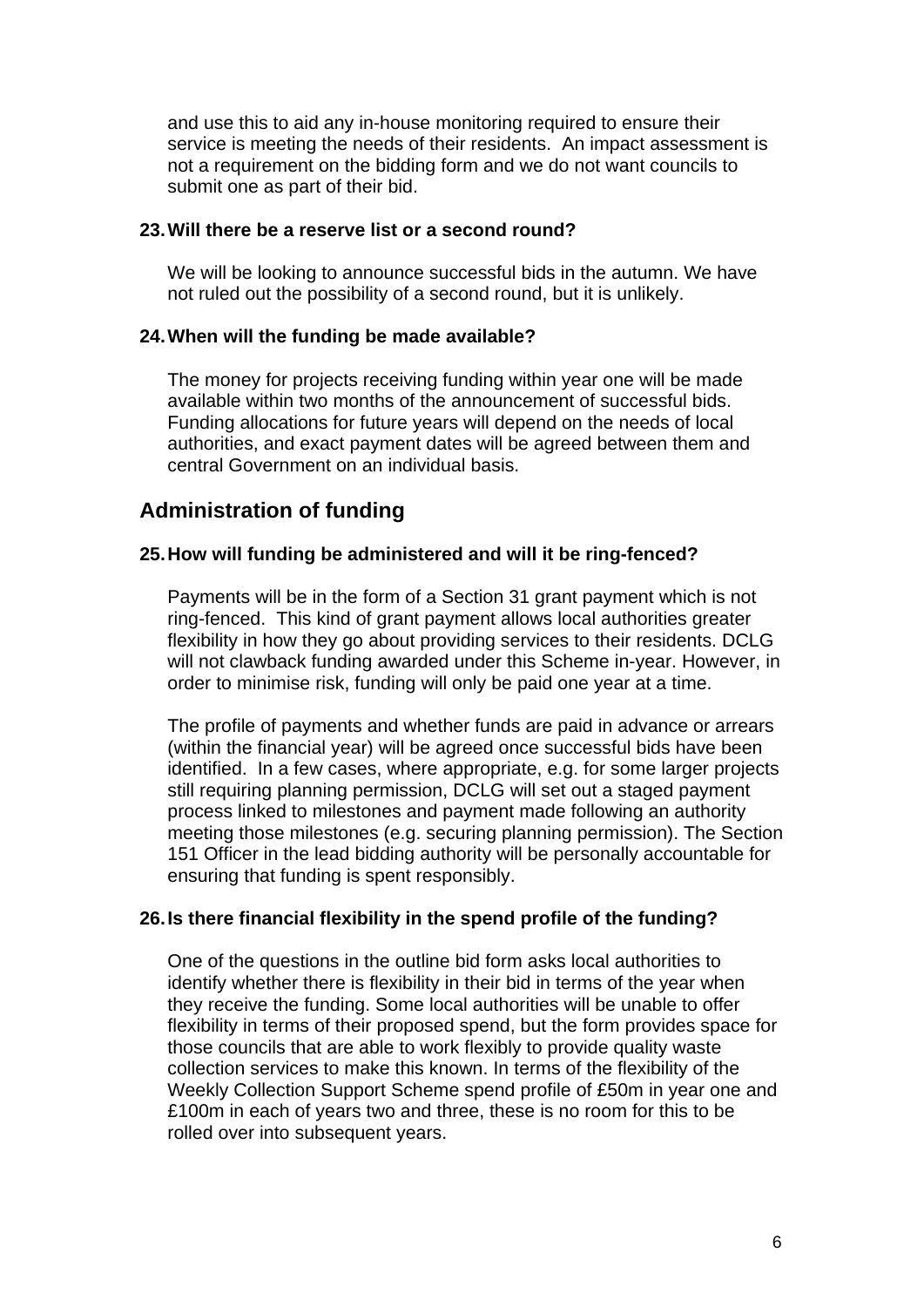# **27. Does a local authority have to spend their funding allocation in the financial year in which they receive it?**

A local authority should set out in their bid when they expect to spend funding should they receive it. A bid should make clear in which year a local authority anticipates spending the funding. A local authority might find it helpful to discuss with their in-house finance team how non ring-fenced grants are administered.

# **28. Do state aid rules apply?**

Local authorities need to ensure that there will be no breach of state aid rules and we will ask for an assurance that this is the case as part of the due diligence check. The state aid rules (which are set out in Articles 107 to 109 of the Treaty of the Functioning of the European Union) apply to all public funding within the European Union.

# **Feasibility**

# **29. What is the membership of the Technical Advisory Group?**

The Technical Advisory Group will be chaired by Shehla Husain (DCLG) and is made up of representatives from the Department for Communities and Local Government (DCLG), the Department for the Environment, Food and Rural Affairs (Defra), the Local Government Association (LGA), the Environmental Services Association (ESA), Local Partnerships (LP) and WRAP.

# **30. The prospectus states that the Technical Advisory Group will assess the feasibility of a bid, what does this mean?**

The Technical Advisory Group (TAG) will review each bid in terms of the evidence and information presented against the criteria. As part of that, they will review the bids to ensure that they can be delivered, are achievable and realistic and that sufficient governance and/or infrastructure is in place (or being prepared) to support the proposed project. Where the Technical Advisory Group consider that a bid does not sufficiently demonstrate the feasibility of the bid then they will advise the policy team, who may in turn request more information. All local authorities should ensure that any submitted bids follow the standard processes and procedures for spending public money.

# **31. If planning permission is required in order for a project (e.g. infrastructure) to go ahead, does this need to be secured in advance of submitting a bid?**

Planning permission does not need to be in place in advance of bidding. However if planning permission is not in place, the bid should include: detail on the risks of not obtaining this permission, if permission fits in with the local authority's planning strategy, and if planning permission has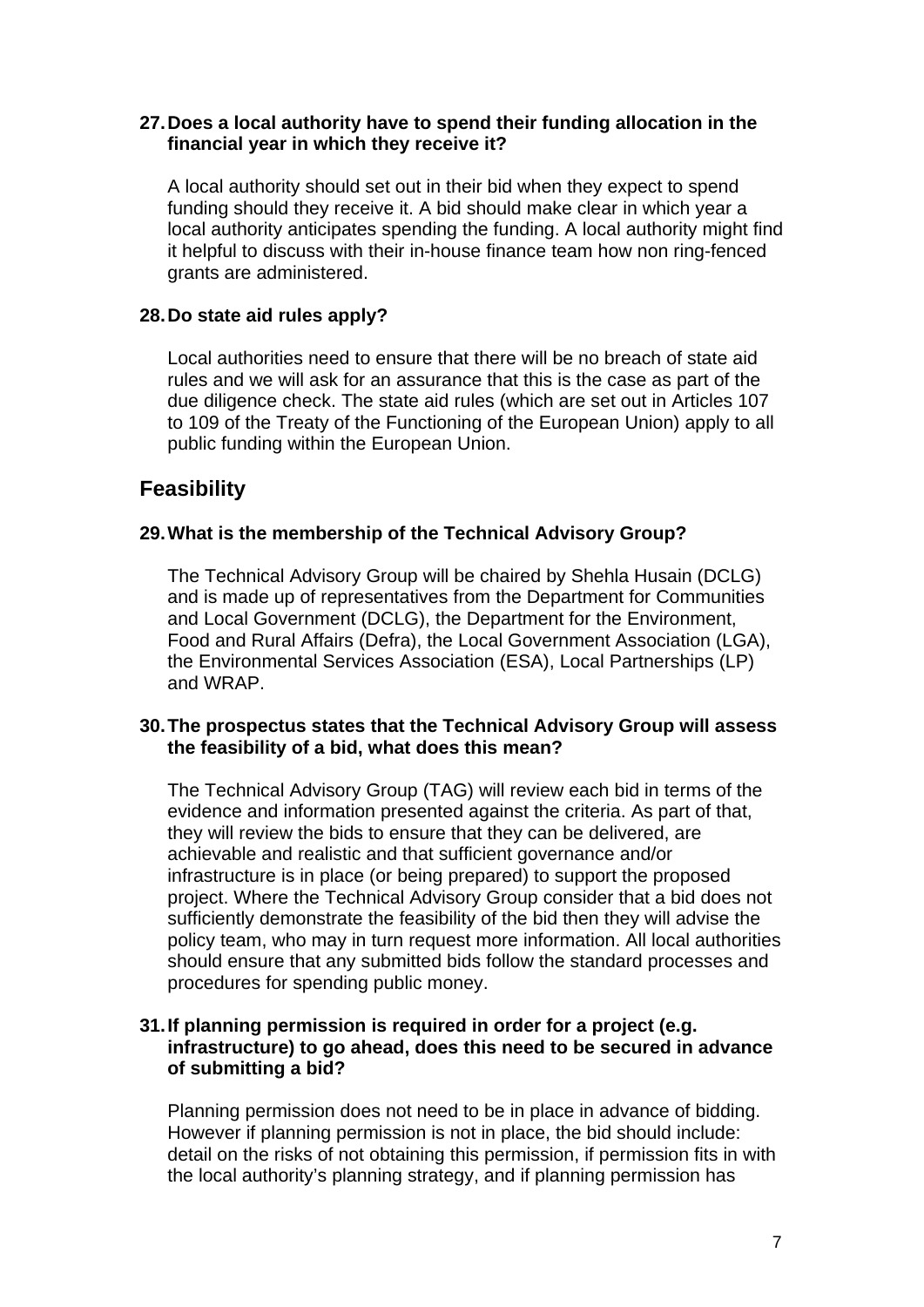previously been rejected for the same or similar project. Furthermore, projects must be in the position to be underway within the three years of the fund's spending profile. Where planning permission will delay the project beyond these three years funding will not be granted.

# **32. What if planning permission is required for infrastructure to support the scheme but the proposal is refused or significantly delayed?**

The letter for successful bidders will make it clear that provision of funding will be dependent on the project receiving the necessary planning permission. Where planning permission for the proposal has been significantly delayed we would expect the local authority to contact us to discuss the timing issue. It will not be possible to pay any money after 31 March 2015.

# **33. Does a local authority need to hold a public consultation before submitting a bid?**

No, however the application form will require local authorities to confirm that residents' needs have been considered in the configuration of waste services being funded by this Scheme.

Where an authority intends to consult or canvass opinion to shape the delivery of a bid this should be detailed in the application, especially if some / all of the funding being bid for will support the activity being consulted on.

# **Submitting a bid**

# **34. How should a local authority submit their outline bid?**

Bids should be submitted no later than midnight, 11 May 2012 to; [weeklycollectionsupportscheme@communities.gsi.gov.uk](mailto:weeklycollectionsupportscheme@communities.gsi.gov.uk)

Please start the subject line of the email with 'WCSS OUTLINE BID <INSERT NAME OF LEAD BIDDING AUTHORITY>'.

# **35. Can a local authority submit an outline bid even if they haven't made an 'expression of interest'?**

Yes.

# **36. Can a local authority submit a final bid if they don't submit an outline bid?**

No, a local authority must submit an outline bid by 11 May 2012. Only local authorities who have submitted an outline bid are eligible to submit a final bid.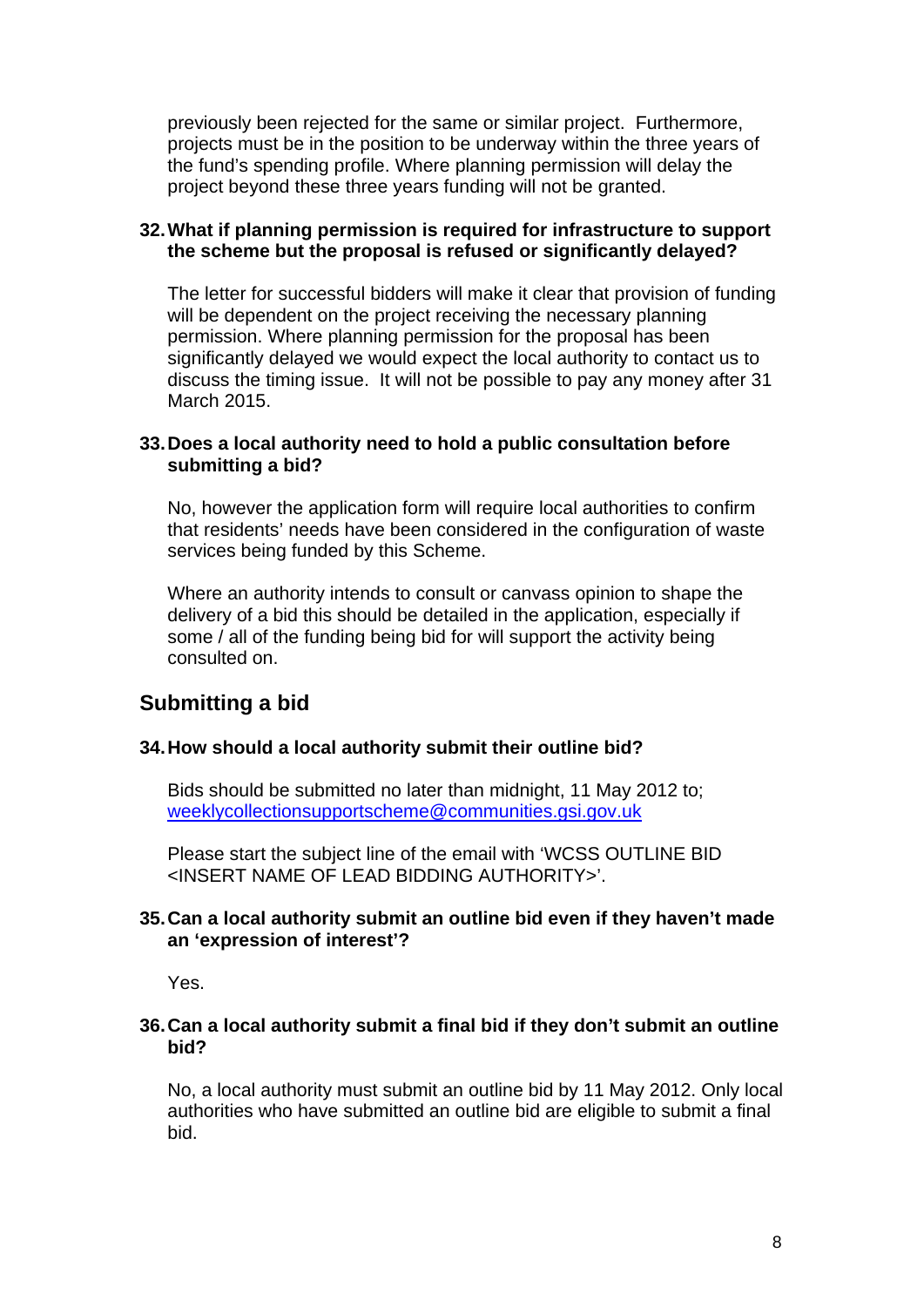# **37. Can the outline bid deadline of 11 May be extended?**

No. The deadline for outline bids is midnight on 11 May. The timetable has been designed to enable DCLG to announce successful bids in Autumn 2012, to provide early certainty for authorities. This timetable does not provide any room for the extension of outline bid or final bid deadlines. This remains the case where a local authority does not require funding in year one, or where a local authority has an election this year, or where a local authority is affected by the Olympics.

## **38. Will any lee way be given for late bids?**

Bids must be received according to the timetable laid out in the prospectus. Should any council have unforeseen and exceptional difficulties in achieving the outline bid deadline they must contact the project team ahead of the deadline to discuss. It will be possible to submit an incomplete bid; however we strongly encourage bids to be as complete as possible otherwise DCLG may not be able to provide bespoke feedback.

# **39. Will any bids be rejected at outline bid stage?**

No. Bids will not be rejected until the final bid stage. At the outline bid stage feedback will be provided that will identify areas of a bid that a local authority can improve before the final bid deadline.

# **40. When will local authorities receive feedback after outline bids?**

Local authorities will receive this feedback by 22 June 2012. This feedback will be in writing and emailed to the relevant local authority by DCLG.

# **41. How much detail should be included in an outline and then final bid?**

The outline bid form should be completed as fully as possible so that DCLG can provide the best possible feedback to local authorities in advance of the submission of their final bid.

## **42. Does a local authority have to pursue the same project throughout all the stages of bidding?**

No, we recognise the need for some flexibility. However, we strongly encourage local authorities to submit viable outline bids that they intend to develop to final bid stage as this will ensure they receive relevant feedback.

# **43. What support is available to help bidders?**

The Local Government Association and DCLG recently ran a series of Waste Workshops across the country for officers preparing bids in order to provide them with more information and advice. Queries can also be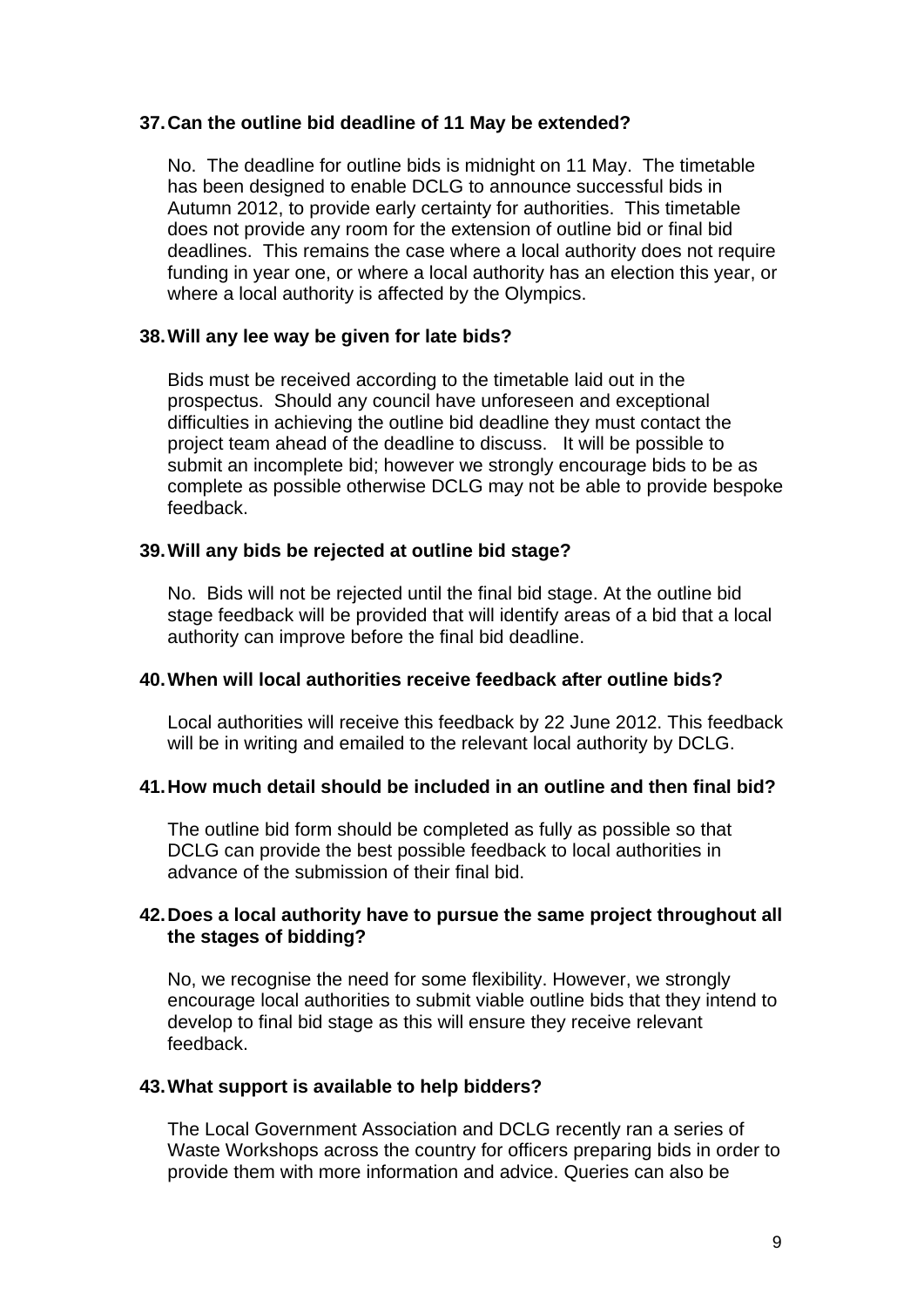directed to [weeklycollectionsupportscheme@communities.gsi.gov.uk.](mailto:weeklycollectionsupportscheme@communities.gsi.gov.uk) We will also continue to update this FAQ list based on the questions received.

If a council chooses to employ the services of external experts to help in the preparation and presentation of a bid then these costs must be met by the bidding authority.

# **44. Will it be acceptable to submit an outline bid as "subject to consultation feedback" and thus including the options which would be consulted on rather than a single detailed solution?**

Yes. If possible, the outline bid should focus on the preferred option / the option that is expected to be successful. The final bid will however need to include the final, settled proposal for which funding is being sought for.

## **45. Will it be acceptable to modify a final bid in light of the outcome of a consultation and if so to what extent?**

No, it is not possible to amend any final bid submitted by 17 August as DCLG will be taking decisions about what projects to fund. If money has been awarded but the project is no longer being pursued then we would expect the local authority to notify us and return any amount of grant that had not so far been disbursed.

# **Assessing bids**

## **46. What are the 'weightings' of the different criteria and when will they be published?**

The weightings for each of the criteria can only be set once all the final bids have been received. As set out in the Prospectus, the weightings will be set following sensitivity analysis, with the aim of ensuring that the scheme as a whole offers value for money and delivers environmental benefits, and provides a reasonable spread of successful bids. For example, by type of bid, geographical spread, and the number of households and local authorities benefiting. Successful bids are likely to be those that score best against the range of criteria. The final scoring system will be published following the announcement of successful bids.

## **47. Is the information submitted by a local authority treated confidentially?**

Detailed information contained in individual application forms will be treated as commercially sensitive and confidential but could be aggregated to form a public picture of the number, value and location of bids received. The actual bids (and supporting materials) and assessment scores will not be disclosed. Bid information will be seen by Ministers, the Project Board (chaired by Patrick White Director of Local Government Policy at DCLG), the Technical Advisory Group (chaired by Shehla Husain, Deputy Director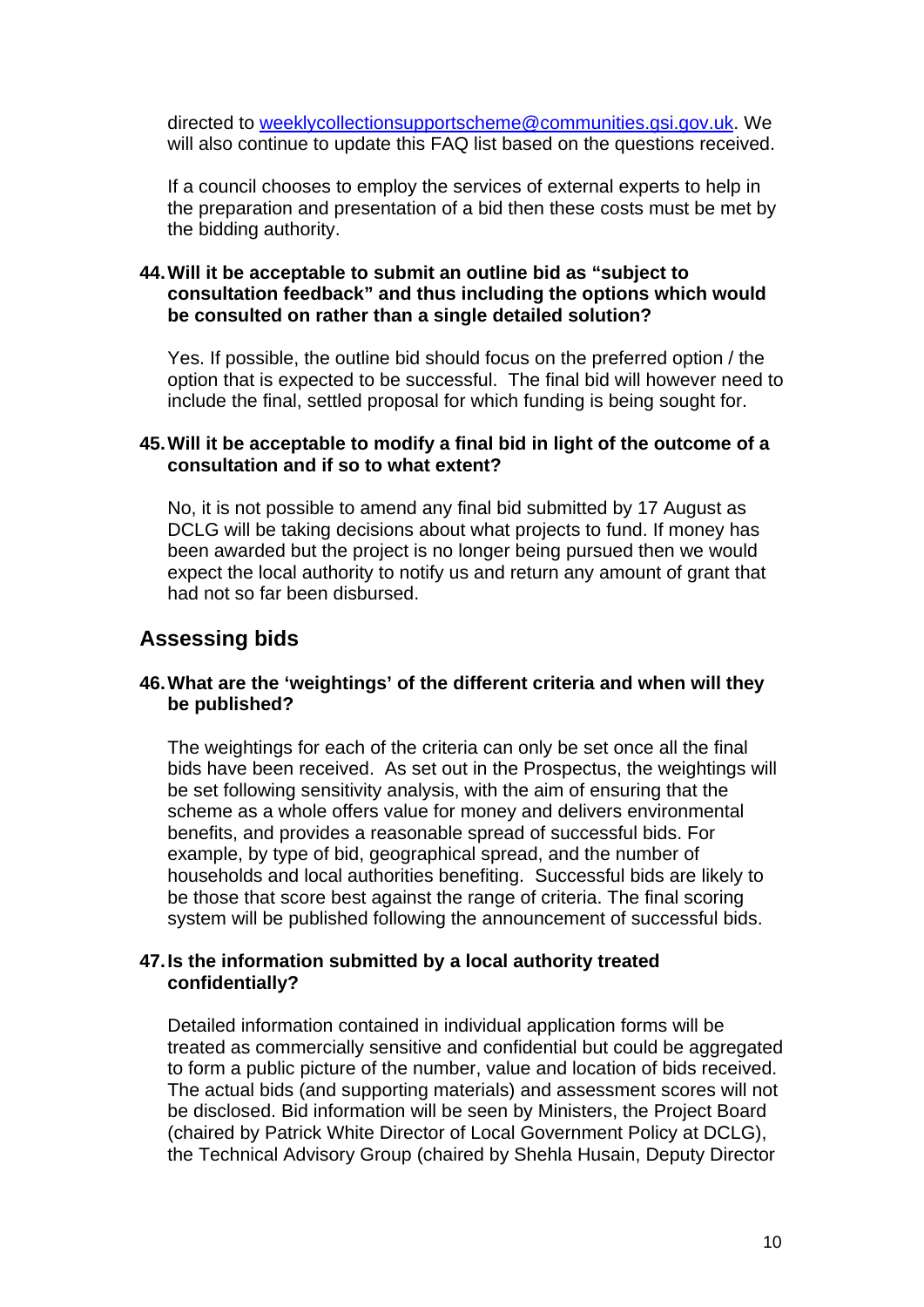of Local Government Accountability and Transparency at DCLG), and the core policy team members within DCLG, Defra and HMT.

# **Additionality**

# **48. What is 'additionality' and how important is it?**

At both outline and final stage bids there will need to be a clear statement of what would happen if the bid was not successful. We refer to this as "the counterfactual". This is essential in assessing what environmental or efficiency improvements would arise directly from a decision to award funding. Clearly, if a local authority submitted more than one bid, we would expect the counterfactual basis to be the same for each bid.

For any bid where expenditure has been committed prior to the announcement of the scheme then that element cannot be genuinely additional. S151 officers will need to formally sign off that the "counterfactual" is a true reflection of the local authority's intentions in the shortmedium term (although we recognise that it may be difficult for this to be done formally at outline bid stage given local government elections in some areas and more generally the process that individual local authorities will need to go through to get S151 Officer sign off).

# **49. How can a local authority retaining a weekly collection demonstrate additionality?**

If an authority is bidding to fund a residual collection that might have been abandoned (for example, because of planned budget cuts) or where an authority is extending the coverage of their residual collection to more households within their area, this would constitute an 'additional' service. Authorities could bid for up to three years of revenue support to retain a weekly residual collection, but to avoid subsidising inefficient services, local authorities have been asked to report against key cost elements which we will then compare with industry benchmarks. Where a decision has been taken to move to fortnightly collections but this has not yet been implemented, and a local authority is bidding to retain weekly residual collection, then proof of this decision would establish the 'additionality'.

Alternatively, for authorities that would still be able to offer a residual collection without the support of the Scheme, additionality can be demonstrated by improving the service level in some other way. For example; by improving recycling rates, affordability or sustainability of the weekly service for local council tax payers.

## **50. How do local authorities that currently offer a high quality, comprehensive service demonstrate additionality?**

A local authority in this position should highlight their high starting point. They still need to demonstrate some form of additionality under the Scheme.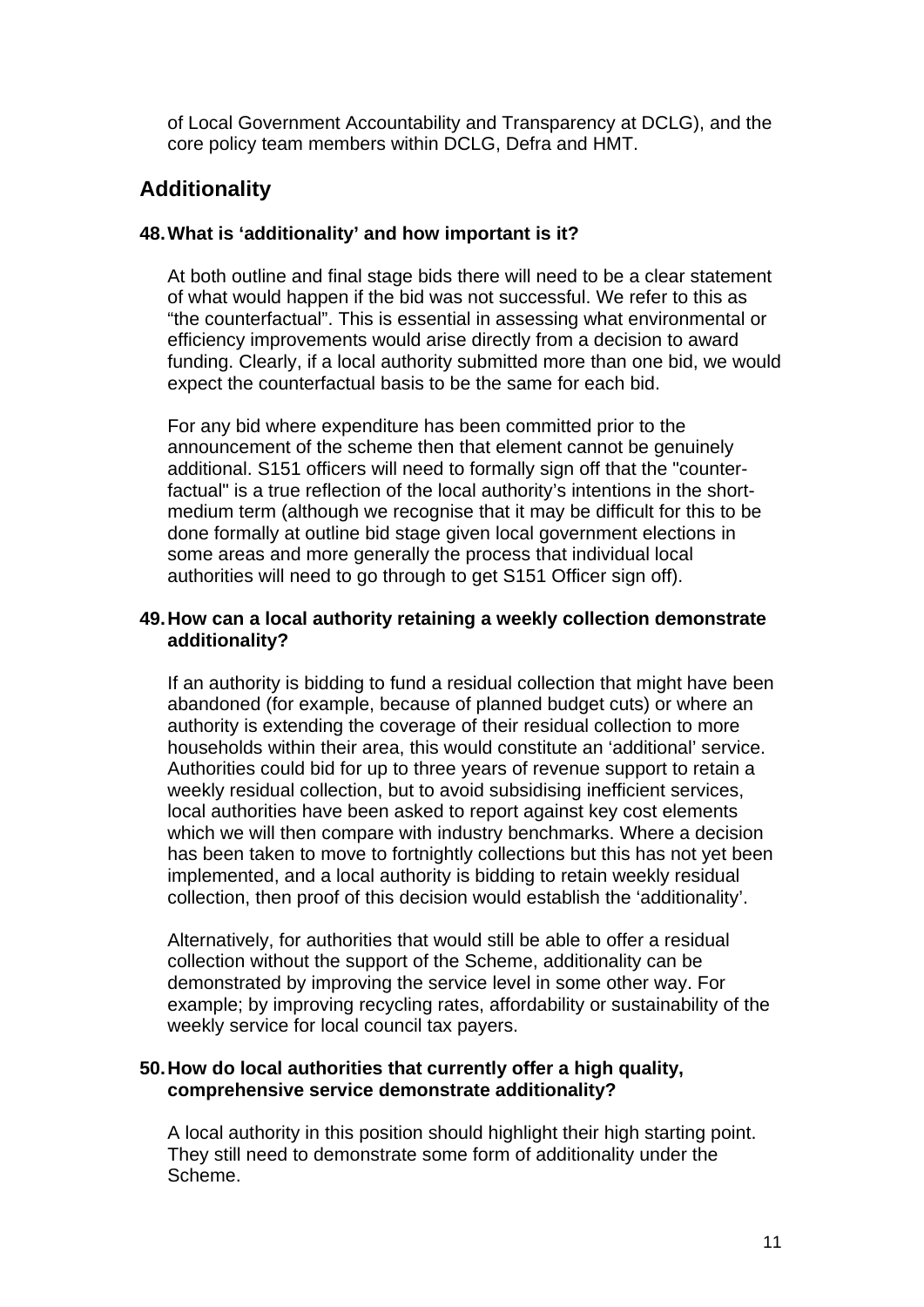# **51. Can the Fund cover whole costs (eg for vehicles) or only proportion of costs?**

A local authority is encouraged to bid for the amount of funding required for the scheme to be successful and meet residents' needs. It is acceptable for local authorities to bid for the entirety of the costs for the project proposed in the bid, this is to ensure that a local authority does not simply shift costs from one frontline service to another. During the assessment process, DCLG will be looking at evidence of 'additionality' and not simply at the total cost of the proposal.

# **Commitment to weekly collections**

# **52. Is there an option for an 'other' weekly collection type beyond the eight on the form (Section 3) which were provided by WRAP?**

No, a large amount of research by WRAP has concluded that most local authorities operate a waste collection pattern for residual and/or food waste that fits into one of these eight categories. Where a local authority believes that it operates a pattern outside of these eight they should contact WRAP to discuss this further.

# **53. Is the frequency of recycling collections important?**

Yes, as outlined in the Prospectus, a local authority must operate recycling collections at least fortnightly to be eligible to bid for funding from the Scheme.

# **54. Is a weekly food waste collection a 'weekly collection'?**

Primarily, a weekly collection is a weekly collection of residual waste with additional recycling of food waste or dry recycling at least once a fortnight. Authorities that have worked hard to preserve weekly residual collections can also bid into the Scheme if they want to add a new recycling component such as weekly food waste. In addition, if a local authority is already operating a fortnightly collection of residual waste, then they may bid to reinstate weekly collections or to add an extra collection of food waste once a week.

## **55. Why can a local authority with a fortnightly collection that adds a weekly food waste collection bid for funding but an authority with a weekly collection moving to a fortnightly collection with weekly food waste cannot?**

This scheme is about offering more comprehensive, better front line services. It would be perverse to fund what would amount to a withdrawal or reduction in the level of service currently offered.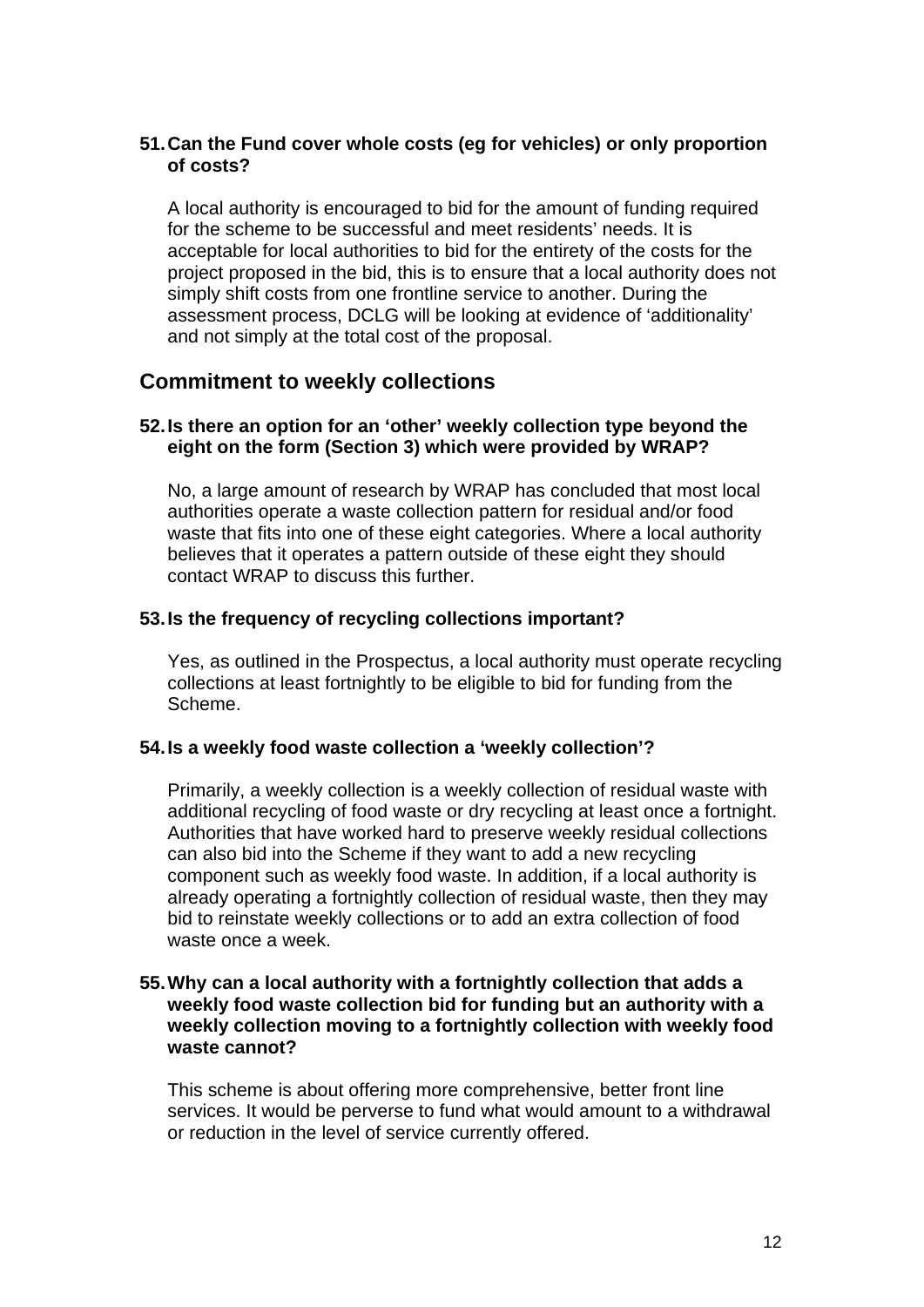# **56. Can a local authority with a residual waste collection that is more frequent than once a week bid for funding from the Scheme?**

A local authority that collects residual waste more frequently than once per week fulfils the definition of one of the three core criteria (offering a weekly waste collection) and as such is eligible to bid for the Scheme where it can demonstrate that it meets the other core criteria which are; delivering costeffective service and delivering environmental benefit.

# **57. Would it count as a five year commitment to a weekly collection if a local authority commits to a weekly waste collection for flats / a small area, but the rest of the authority's area moves to fortnightly residual collection within the five years?**

No. The commitment relates to retaining a weekly collection for five years for those households already receiving a weekly collection and any additional households. Where authorities are reinstating weekly collections, the commitment relates to the number of households identified in the bid as receiving a reinstated collection.

# **58. Is there a preference for food waste?**

The hierarchy against which bids will be judged is outlined in the Prospectus as:

# **i) a weekly residual collection alongside a weekly recyclables collection;**

ii) a weekly residual collection with fortnightly recyclables collection; iii) adding a weekly food waste (or organic) collection to a fortnightly collection of residual household waste.

# **59. What does the Prospectus mean by 'local support' required for bids to add a weekly collection of food waste to a fortnightly residual collection?**

The Prospectus requires that bids evidence "credible local support" where they plan to introduce a weekly food waste collection against the background of a fortnightly residual collection. Our intention isn't to put local authorities through extra hoops or to unnecessary expense.

However national level data or general satisfaction levels with waste services as a whole would not be sufficient. Ministers have been clear that scheme support for food waste collections depends on demonstrating that they are the genuine choice of the local people affected.

Although a formal survey would certainly provide this assurance, other things might also suffice, for example:

• A consultation, possibly informal, with local people. That could be via a website, a forum or a neighbourhood meeting for example;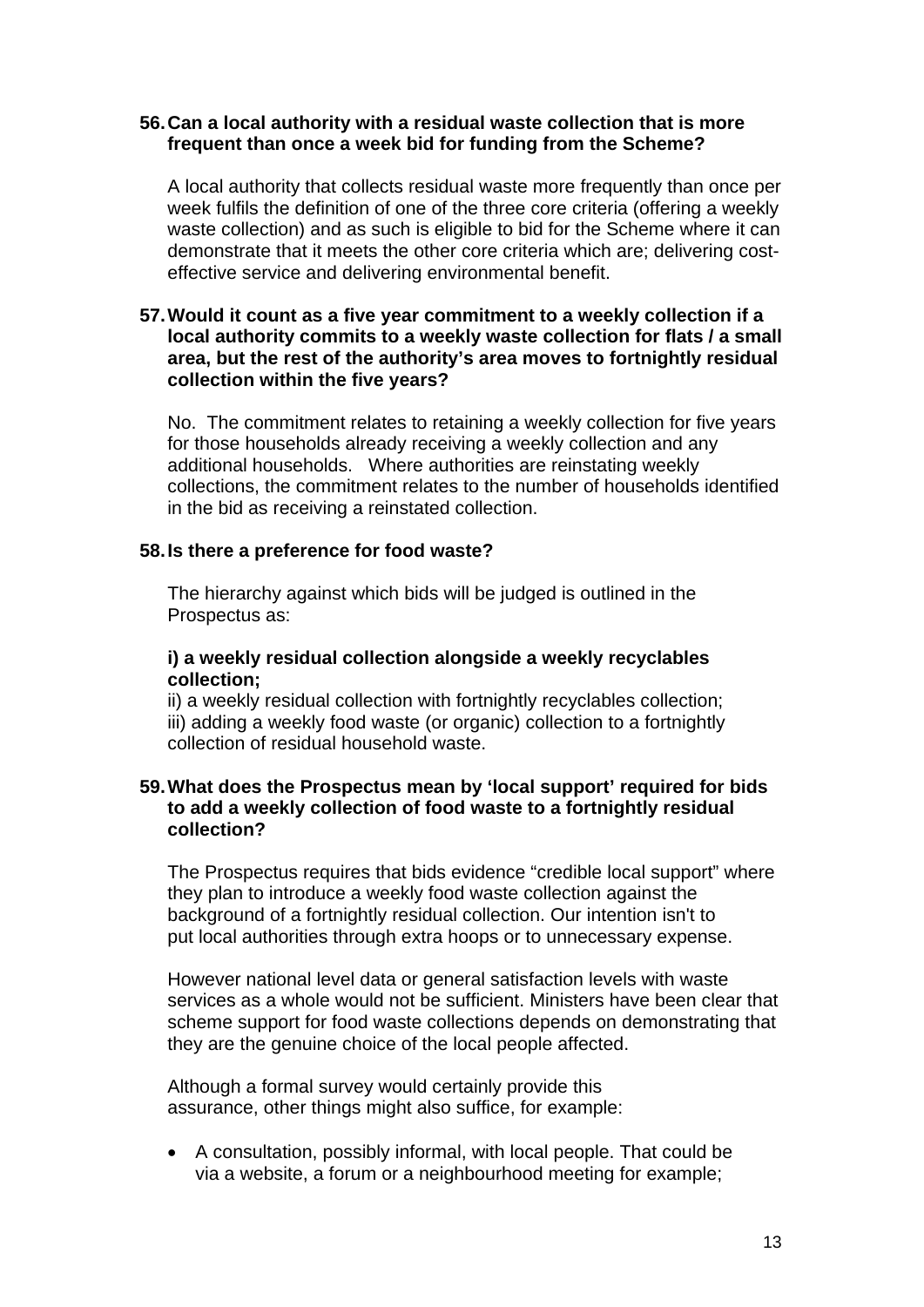- A winning party's election campaign making reference to bringing in food waste collections;
- Evidence of customer satisfaction on a pilot scheme; or
- Some other similar indication from local surveys.

#### **60. When does the five year commitment start?**

Our expectation is that bids demonstrate a five year commitment to deliver weekly waste schemes from the point that new schemes (new food waste schemes or weekly collections being reinstated) begin being implemented, or where weekly schemes are already in place that there is a commitment to maintain them for five years from the date of any offer letter for a successful bid.

# **61. If a local authority currently operates a weekly residual collection and a weekly food waste collection, which aspect of this service does the five year commitment to retain the service relate to?**

The principle objective of the Weekly Collection Support Scheme is to deliver 'weekly collections' to residents. As such, a local authority with this collection pattern would have to pledge to retain at least a weekly residual collection for five years. Local authorities currently operating a fortnightly waste collection, who bid to add a weekly food waste collection, need to commit to retaining the food waste collection for 5 years.

# **Cost effectiveness**

# **62. How will cost effectiveness be scored?**

The cost effectiveness scoring will include two parts. The first part will assess the cost efficiency of the bid against existing industry benchmarks and standards or against similar local authorities operating similar services. This is likely to form the majority of the overall cost effectiveness score. This will capture a range of cost related issues local authorities may explore as part of their bids. For example, the effects of improved procurement and the impact of better management.

A second smaller element will test the economy of the bid by considering the costs of the proposed project relative to the number of households affected.

#### **63. How do local authorities separate out costs, for example for comms, which might overlap between multiple bids?**

It is up to local authorities to decide how to separate potentially overlapping costs between bids. The important thing is to ensure that information is provided in a clear and well evidenced manner, that they do not bid for the same costs twice and that each bid meets the core criteria.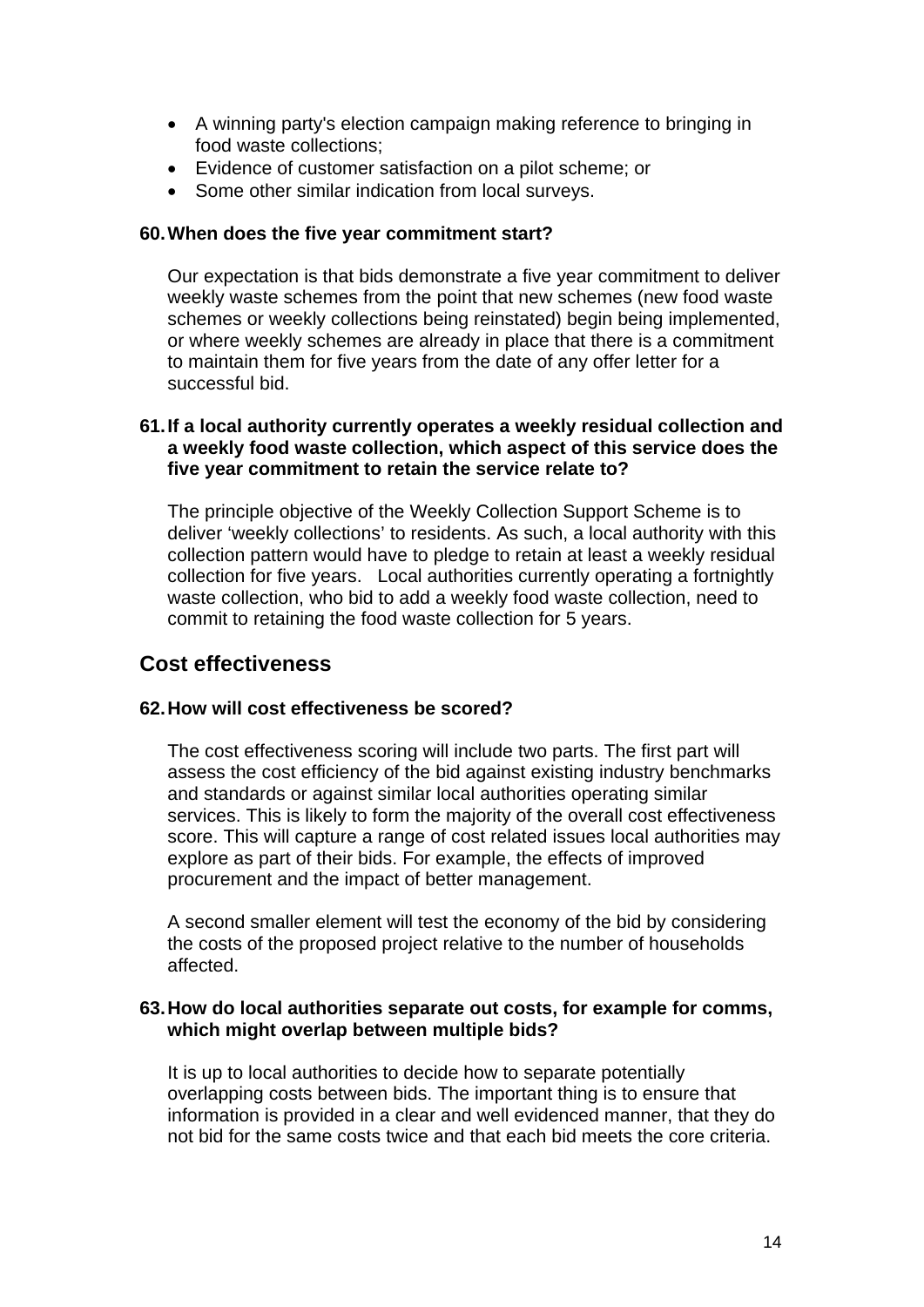# **64. Do bids for increased collection costs need to be shown net of any savings on disposal costs?**

Bids can be from collection or disposal authorities, or both. That means that not all local authorities would be able to use a reduction in disposal costs to offset an increase in collection costs. There is no requirement for savings in disposal costs to be offset against collection costs or the size of the bid. However, it is important, to aid assessment, that the bid explains the likely savings generated by the investment.

## **65. How will bids be appraised where project costs exceed five years?**

Projects will be appraised against the published objectives and criteria. As a competitive bidding process the government will want to ensure that projects meet the criteria, deliver the required outcomes and offer value for money. Costs and benefits should normally be presented for five years. In the case of major infrastructure projects (e.g. building a MRF or MBT) it may be more appropriate to present the costs over the lifetime of the project and the form allows for this.

## **66. What financial figures should be used? Net Present Value? Actual values?**

Actual values.

# **67. Where a local authority contracts out their waste services and so does not hold details of the breakdown of individual costs of each element (e.g. lorries, staff) are they still required to provide it?**

An authority should provide as much disaggregated information as is necessary to explain the rational of their bid and demonstrate that a bid meets the core criteria. Information about contracts will be treated as commercially sensitive and confidential.

# **68. Can a local authority front load a bid?**

In line with CIPFA guidance, a local authority can front load a bid within a financial year however DCLG cannot make payments to local authorities in advance of need.

#### **69. Can a local authority bid for revenue funding for years four and five?**

No.

# **70. What will landfill tax be after the next Spending Review?**

DCLG recognises that the future cost of landfill tax is an important factor in the calculation and prediction of waste services costs. As it will affect future cost estimates, we are encouraging all local authorities to use the figures in the Budget of £64 per tonne in 12/13, £72 per tonne in 13/14.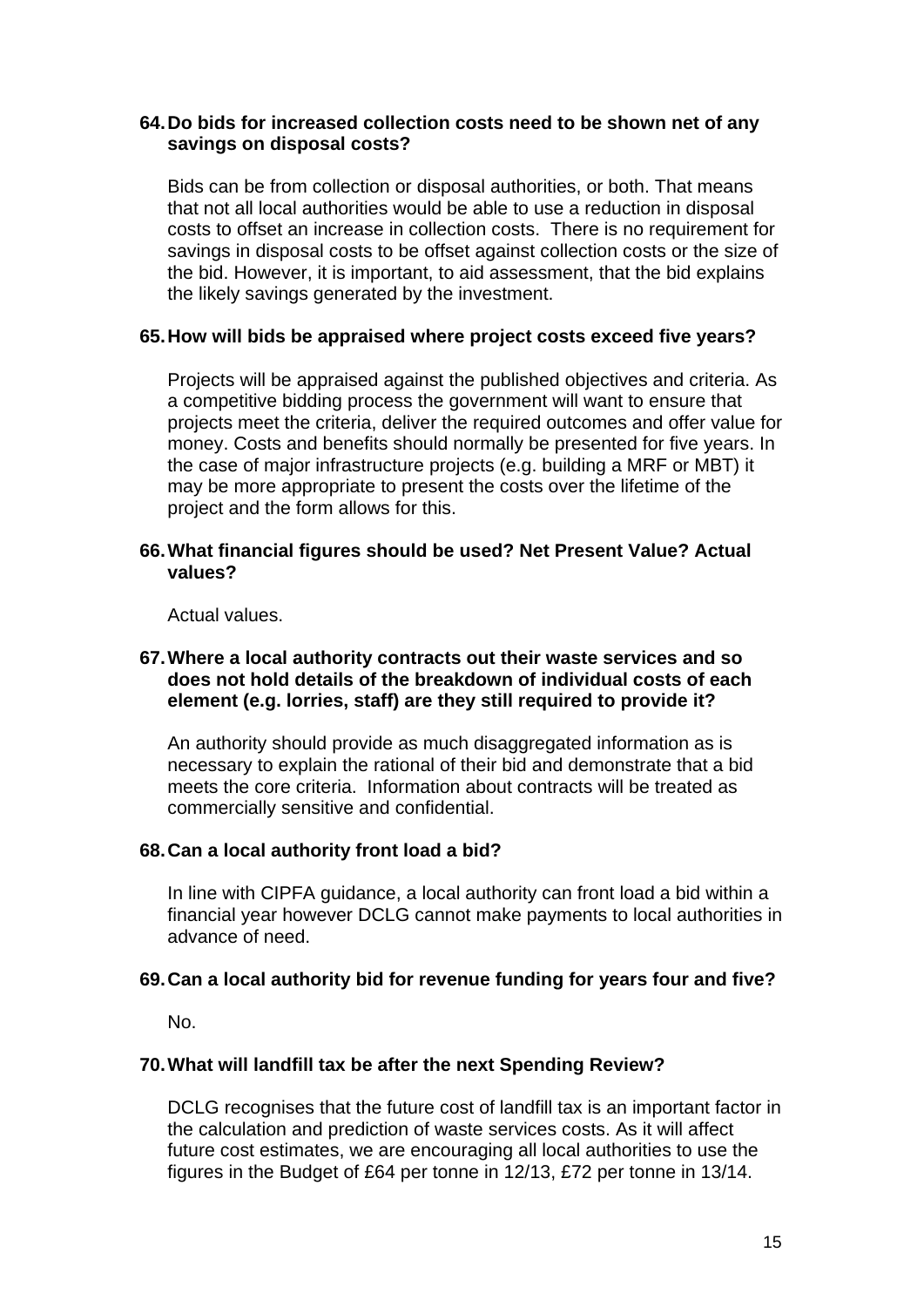For 14/15 and subsequent years, we ask that a value of £80 per tonne is used for modelling purposes.

# **Carbon tool**

# **71. How will the environmental benefit part of the bid be assessed?**

Local authorities are being asked to calculate for themselves the carbon impact of the changes in waste arisings and treatment associated with their proposal. We are making available a tool that will be used to calculate carbon savings.

We are asking all local authorities to use the [DECC/Defra 2011](http://archive.defra.gov.uk/environment/business/reporting/pdf/110819-guidelines-ghg-conversion-factors.xls)  [Greenhouse Gas Conversion Factors](http://archive.defra.gov.uk/environment/business/reporting/pdf/110819-guidelines-ghg-conversion-factors.xls) tool in the interests of consistency, transparency and fairness. We have also amended the outline bid from to enable local authorities to report estimated carbon savings using this model. A local authority should also attach their workings on a separate spreadsheet. We will be checking these calculations.

In outlining environmental benefits, reductions of emissions from vehicles can greatly improve local air quality. However, in carbon terms potential reductions in emissions from vehicles are typically much lower than the effects of diverting residual waste from landfill or incineration. Accordingly, local authorities need to be aware that they may score less on the environmental benefit criterion simply through reducing fuel consumption or by moving to electric or other green vehicles. We have added an additional section to the bid form so that local authorities can identify 'other environmental impacts' and assessors can take these into account when scoring bids.

# **72. Is use of the tool mandatory?**

All local authorities must provide a carbon impact figure in their bid form, even if it is zero. We recognise that there are other similar tools available to do this, however we require all local authorities to use the DECC/Defra tool highlighted in order to ensure consistency across bids. This tool is also free to use (many others that are available need to be paid for) and it is easier to use than many of the others on the market. Where a local authority has questions about using the tool they should contact Michael Sigsworth at Defra (telephone: 02072384450, or email [michael.sigsworth@defra.gsi.gov.uk](mailto:michael.sigsworth@defra.gsi.gov.uk)) to discuss this. We recognise that some bids may generate other types of environmental benefits, so there is room on the form to reflect that.

# **73. When does 'year one' begin for environmental benefits?**

'Year one' begins in the year that a local authority first requests funding from the Weekly Collection Support Scheme.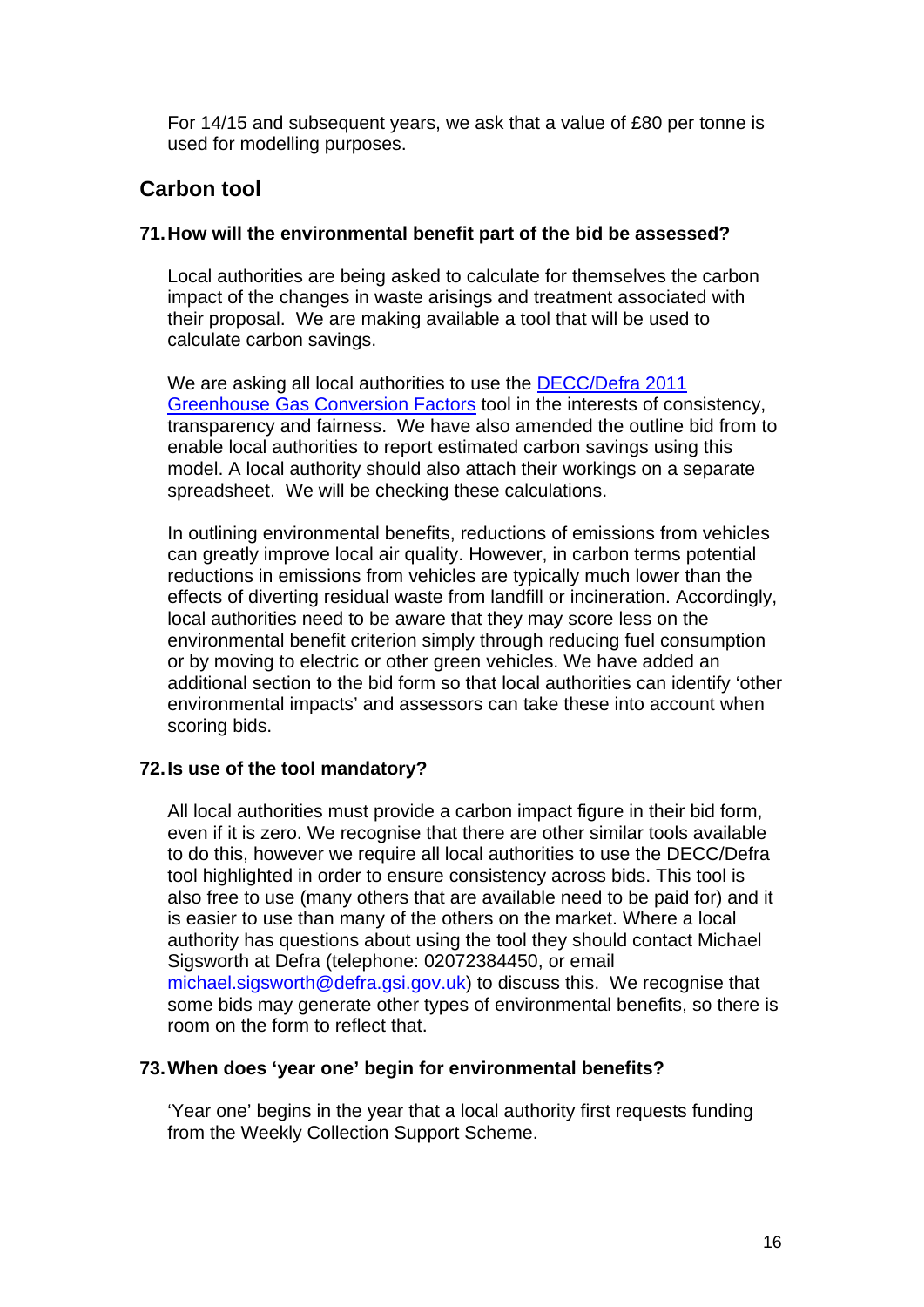# **74. Over how many years should a local authority calculate their net impact on kgCO2 emissions?**

This figure needs to be cumulative over five years. Where a local authority hopes to use a longer timeframe for this calculation they should contact the DCLG policy team to discuss this and subsequently make it clear in the form.

## **75. Does the tool take into account changes in tonnages over time?**

As this is a cumulative figure, where a local authority believes that recycling tonnages will increase alongside, for example, an increase in resident participation over time, this can be encapsulated by a local authority inputting tonnages that reflect these predicted changes during the five years of the scheme.

# **76. Where a local authority plans to operate their scheme for more than five years, should they mention this?**

Yes, this information should be included in the free text box. However, predicting future waste arisings for more than the upcoming five years is not encouraged because it becomes increasingly difficult to ensure accuracy when looking ahead that far. Bids will only be scored for their environmental benefits over 5 years.

# **77. Does the environmental tool only cover waste arisings or can it include collection related environmental impacts too (eg the movement of waste from a household to a waste facility)?**

The carbon tool provided only accounts for emissions related to waste arisings, however where a local authority believes the collection related environmental impacts to be of significance they could use another aspect of the carbon tool which can be found at annex 1 (fuel conversion factors). This tool can be used to calculate carbon emissions from refuse vehicles. The results should be included as part of the net impact on kgCO2 emissions figure in the form.

# **78. Does the DECC/Defra carbon tool make allowances for energy recovery?**

Yes, the tool allows for energy recovery through energy from waste combustion, or anaerobic digestion. However, it does not cover all possible energy recovery options. If a local authority would like to include information about an alternative energy recovery option that is not included in the tool they should do so in the 'other environmental impacts not accounted for above'.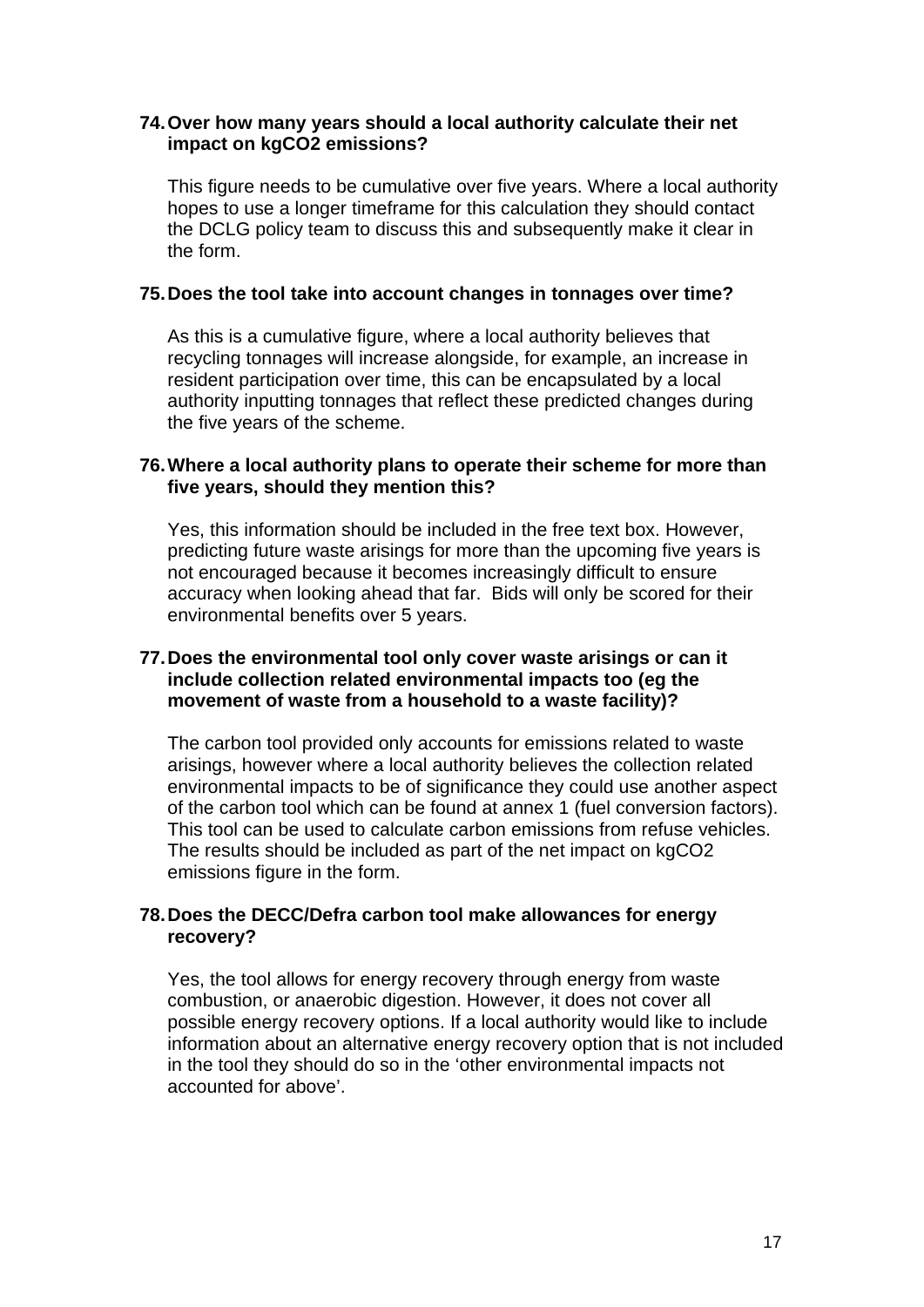# **79. Should bids include recycling data from bring sites as well as kerbside collections when filling in the Defra environmental tool?**

Only where this is relevant to the management of household waste in their bid.

# **80. Should future waste arising estimates consider economic or household growth?**

Waste arisings are typically affected by an increase in number of households in an area and an increase in waste output per household (which is usually linked to economic growth). Local authorities should include their own assumptions about increases in the projected number of households where this is relevant, but exclude an estimate for economic growth, when making predictions about future waste tonnages and recycling rates.

# **81. Is there a difference between the baseline and the counterfactual?**

Yes. Baseline data refers to current waste service configuration and the associated costs and environmental impact of that. The counterfactual is a prediction of the waste service configuration that would go ahead over 5 years without funding from the Weekly Collection Support Scheme.

Where no change to waste service configuration is planned the baseline and counterfactual will be the same, however in local authorities that will be forced to reduce the level of service they can afford without funding from the Scheme, the baseline and counterfactual may be significantly different.

## **82. Should Waste Data Flow figures be used for baseline data? Is it a problem if the data a year out of date?**

DCLG are asking local authorities to use the figures they are most confident in as their baseline data. Where they have internal up to date information this can be used, where they believe greater reliability to be found in Waste Data Flow figures, even if this is from the year 10/11, these can be used.

## **83. If a bid only affects a proportion of the households in a local authority, then should they use waste and recycling tonnages related to just this proportion or to all households in the local authority when completing the carbon tool?**

The environmental benefits section should relate solely to the households affected by the bid therefore the figures inputted into the carbon tool should relate only to the households within the scope of the bid.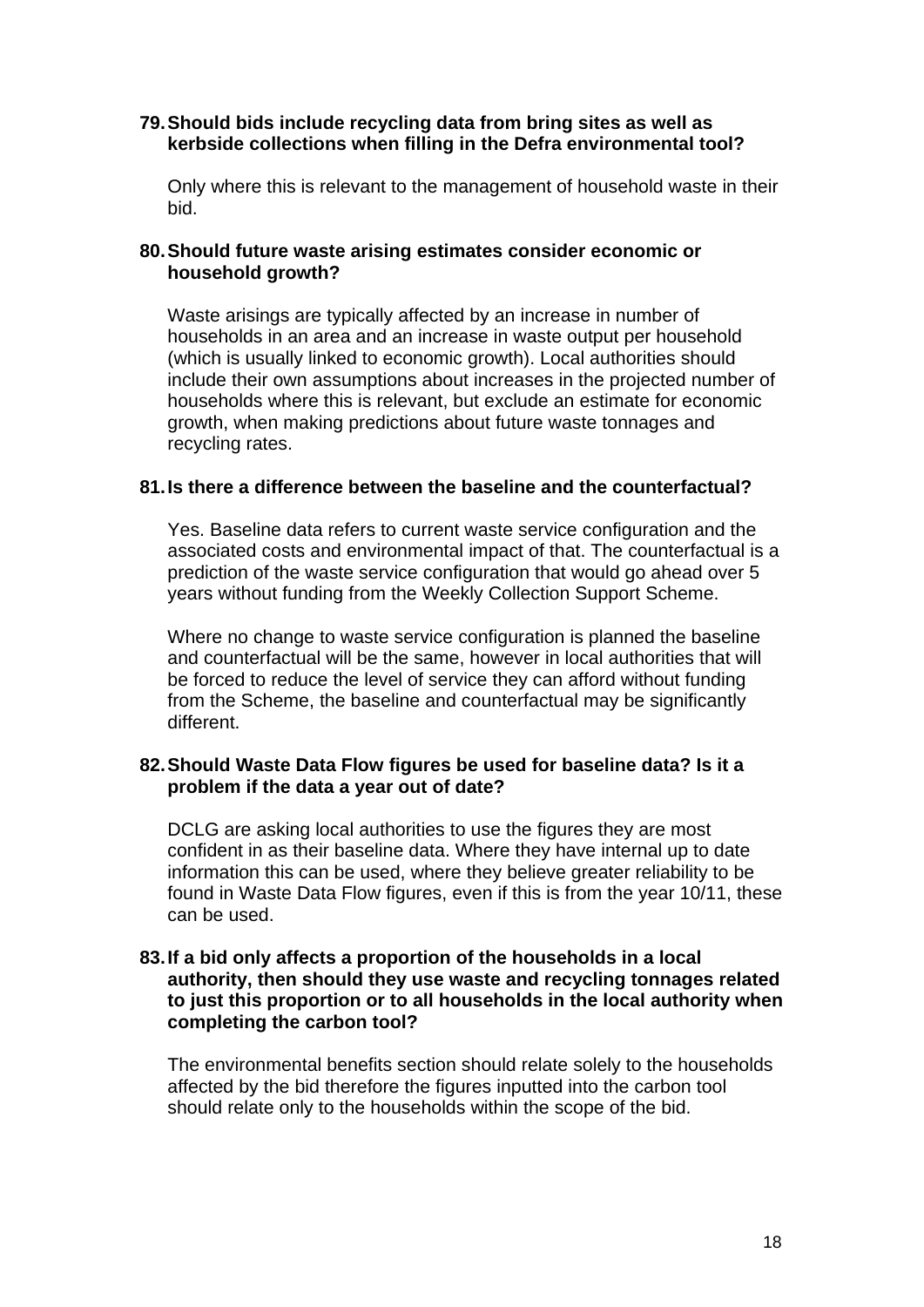# **84. Do local authorities need to attach the 'workings' from the environmental tool spreadsheet as an appendix?**

Yes. Local authorities should only attach the one spreadsheet from the tool, not the entire tool.

# **85. If a local authority is bidding for a recycling promotion do they input estimated changes in waste and recycling tonnages into the tool?**

Yes, every bid is relying on estimated future figures for changes to waste and recycling tonnages.

## **86. When reinstating a weekly collection of residual waste, how can a local authority demonstrate an environmental benefit?**

A local authority is required to demonstrate a minimum environmental benefit, by demonstrating an improvement in at least one aspect over current environmental performance against the following criteria:

- Making a positive impact to overall greenhouse gas emissions from the management of waste; or
- The trajectory to meet the EU Waste Framework Directive target to have 50% of households recycled by 2020; or
- The trajectory to meet the EU Landfill Directive target of reducing biodegradable municipal waste sent to landfill to 35% (of 1995 levels) by 2020.

An authority will then be scored on their net impact on carbon emissions. Authorities reinstating a weekly collection may also want to add an additional recycling service to improve their net carbon impact.

# **87. Will DCLG check the predicted figures inputted by local authorities for future changes to waste service configuration?**

WRAP / the Technical Advisory Group will sense check the waste and recycling tonnages that local authorities are predicting will arise as a result of their proposed scheme. This sense check will include comparing the estimations with actual figures from local authorities that already operate similar schemes. Where figures and projects appear disparate comparatively the Technical Advisory Group will request further information from a local authority

# **88. How will the difference between waste that is disposed of through EfW compared with landfill be taken into account?**

The carbon tool has space to account for local authorities that are diverting materials from incineration rather than landfill for recycling. This can also be taken into account by experts on the Technical Advisory Group.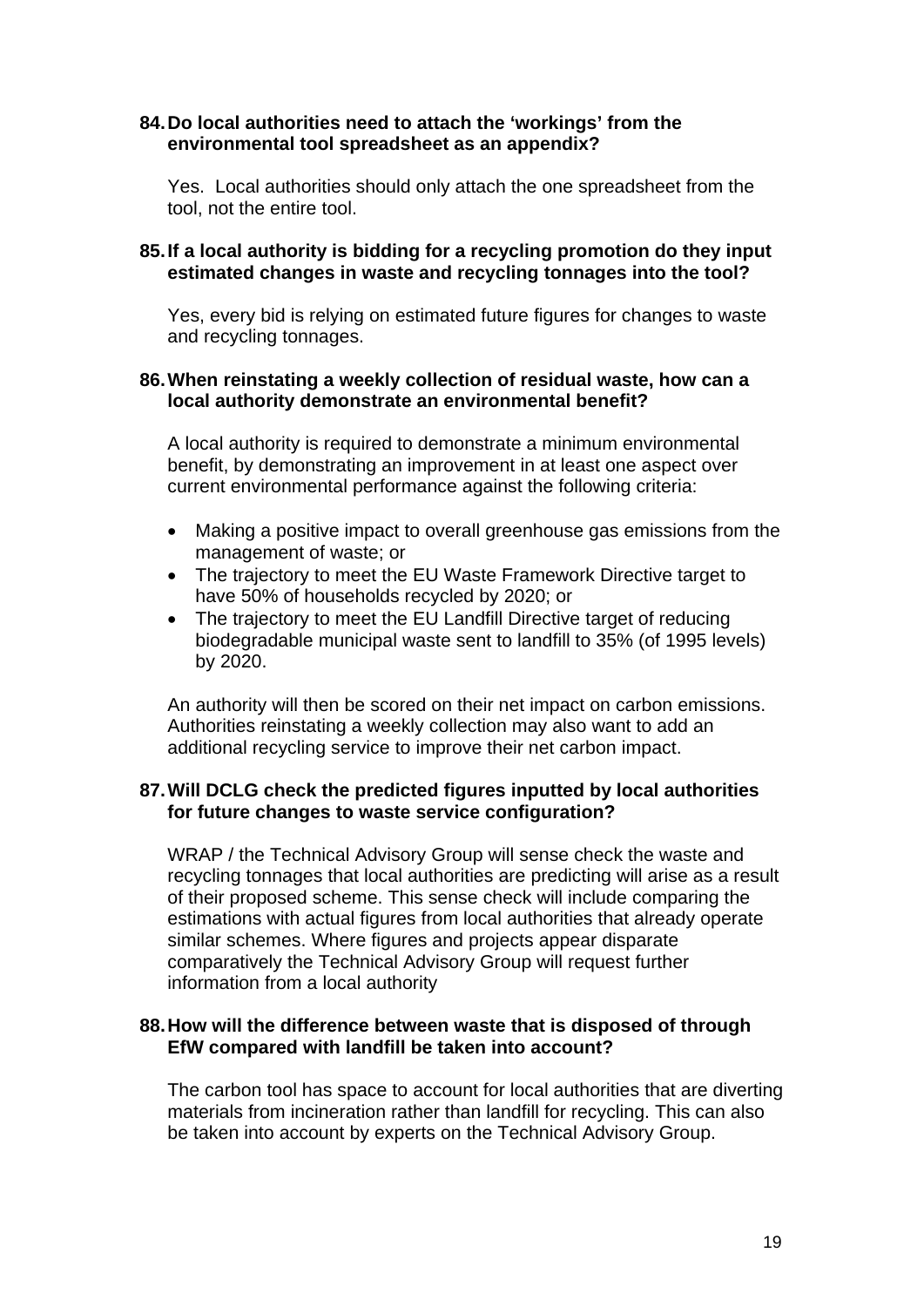# **Innovation**

# **89. Where two neighbouring local authorities have two separate bids with synergies, where does this fit? Is this joint or innovative?**

Innovative. They would need to provide brief evidence of the synergies and how they would be exploited in their respective bids.

# **Feasibility**

# **90. What is feasibility?**

The prospectus and other documentation have been clear that the feasibility of bids will be taken into account. In addition to issues like planning and environmental permitting, assessment will also be made as to whether bids may be vulnerable to legal challenge for being in some way unlawful - in particular, where proposals overstep the limits on local authority enforcement powers, charging or restricting access to residual waste services. Whilst of course only a court could decide whether particular proposals are lawful or not, DCLG is likely to adopt a cautious approach in assessing such bids as having low feasibility, and preferring bids which are not, in its view, likely to be in a legal "grey area".

# **91. How much detail does a bid need to contain about the project plan, project board and milestones within it?**

Proportionality is key. A bid needs to contain sufficient evidence that the project has been well thought through and that this will continue throughout its operation. Only brief detail is required on the form for the majority of projects. For a few larger projects, an authority may find it necessary to add some detail about their project board or specific milestones to demonstrate the deliverability of their bid.

# **Further information**

# **92. Where a bid comes from a two tier authority, what does support from the disposal authority look like?**

This can take the form of a supporting letter from the disposal authority, a signature from a representative of that authority or simply the name of someone in the disposal authority who can be contacted to confirm that they support the bid.